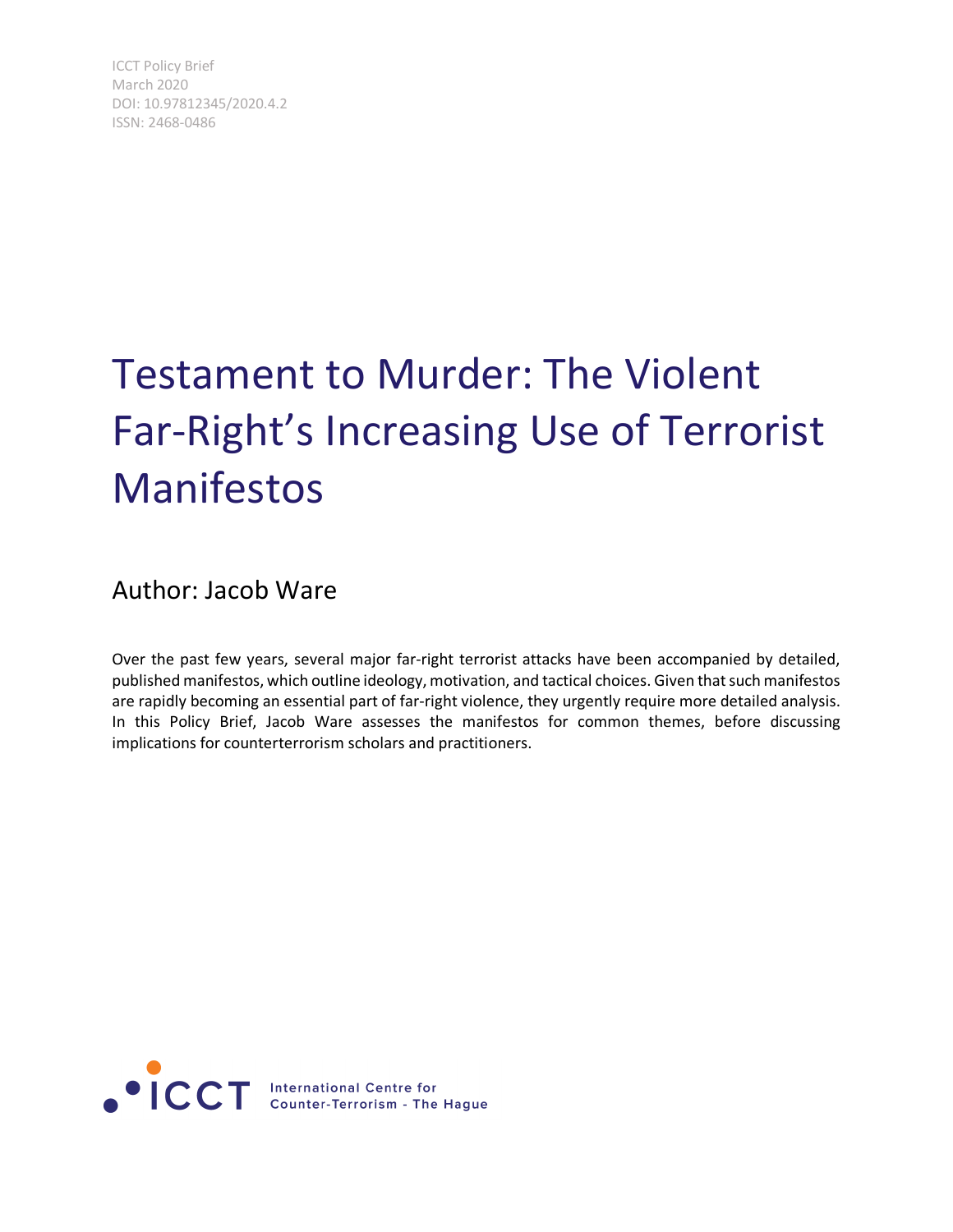### Introduction

Shortly after news broke of another devastating far-right terrorist attack striking the United States—this time in El Paso, Texas on August 3, 2019—a disturbing manifesto surfaced on social media sites. The piece originated on 8chan, a message board site, and detailed a hatred of Hispanics and fear of immigration. The manifesto's authenticity was soon confirmed, leaving it as enduring testament to America's latest terrorist attack. Just months later, another far-right attack—this time in Halle, Germany—produced yet another manifesto, the latest in a recent trend in which far-right attackers pen and publish manifestos in an effort to justify their attacks and inspire copycats.

These manifestos have been well covered in the media, with reporting mostly focused on rhetoric and meme culture,<sup>1</sup> the message boards where the manifestos are most-often posted,<sup>2</sup> and the debate on censorship.<sup>3</sup> The manifestos have also begun to garner government attention, with the September 2019 U.S. Department of Homeland Security's *Strategic Framework for Countering Terrorism and Targeted Violence* repeatedly noting recently-penned manifestos and their impact in inspiring subsequent attacks. $4$  They have, however, somewhat evaded academic analysis. Academic research so far has focused on older individual cases,<sup>5</sup> language,<sup>6</sup> and the role

…………………………………………………………………………………

<sup>1</sup> See, for example, Kevin Roose, "A Mass Murder of, and for, the Internet," *New York Times*, March 15, 2019; Jane Coaston, "The New Zealand shooter's manifesto shows how white nationalist rhetoric spreads," *Vox*, March 18, 2019; Luke Barnes, "With each new attack, far-right extremists' manifestos are being 'memeticized,'" *ThinkProgress*, April 30, 2019; Lizzie Dearden, "Revered as a saint by online extremists, how Christchurch shooter inspired copycat terrorists around the world," *The Independent*, August 24, 2019; and Tess Owen, "How the Germany Synagogue Shooter's Manifesto Follows the Far-Right Playbook," *Vice*, October 10, 2019;<br><sup>2</sup> Andrew Marantz, "The Poway Synagogue Shooting Follows an Unsettling New Script," *New Yorker*, April

29, 2019; and Drew Harwell, "Three mass shootings this year began with a hateful screed on 8chan. Its founder calls it a terrorist refuge in plain sight." *Washington Post*, August 4, 2019.

<sup>4</sup> "Strategic Framework for Countering Terrorism and Targeted Violence," *Department of Homeland Security*, September 2019, 10.

<sup>5</sup> See, for example, Sveinung Sandberg, "Are self-narratives strategic or determined, unified or fragmented? Reading Breivik's manifesto in light of narrative criminology," *Acta Sociologica* 56, no. 1 (February 2013): 69-83; Mattias Gardell, "Crusader Dreams: Oslo 22/7, Islamophobia, and the Quest for a Monocultural Europe," *Terrorism and Political Violence* 26, no. 1 (2014): 129-155; Sveinung Sandberg, "Terrorism as Cultural Bricolage: The Case of Anders Behring Breivik," in Daniel Ziegler, Marco Gerster, and Steffen Krämer (eds), *Framing Excessive Violence: Discourse and Dynamics* (London: Palgrave Macmillan, 2015), 177-196; Brett A. Barnett, "20 Years Later: A Look Back at the Unabomber Manifesto," *Perspectives on Terrorism* 9, no. 6 (2015): 60-71; Alejandro Beutel, "The New Zealand Terrorist's Manifesto: A look at some of the key narratives, beliefs and tropes," *START UMD,* April 30, 2019; and Paul Stott, "The White Wolves: The Terrorist Manifesto That Wasn't?" *Perspectives on Terrorism* 13, no. 4 (August 2019): 56-62; Rishi Chebrolu, "The racial lens of Dylann Roof: racial anxiety and white nationalist rhetoric on new media," *Review of Communication* 20, no. 1 (2020): 47-68.  $6$  Lisa Kaati, Amendra Shrestha, and Katie Cohen, "Linguistic analysis of lone offender manifestos," Paper presented at 2016 IEEE International Conference on Cybercrime and Computer Forensic (ICCCF), Vancouver, British Columbia, Canada (2016).

<sup>&</sup>lt;sup>3</sup> James S. Robbins, "El Paso shooting: Extremist manifestos key to understanding, stopping political violence," *USA Today*, August 7, 2019.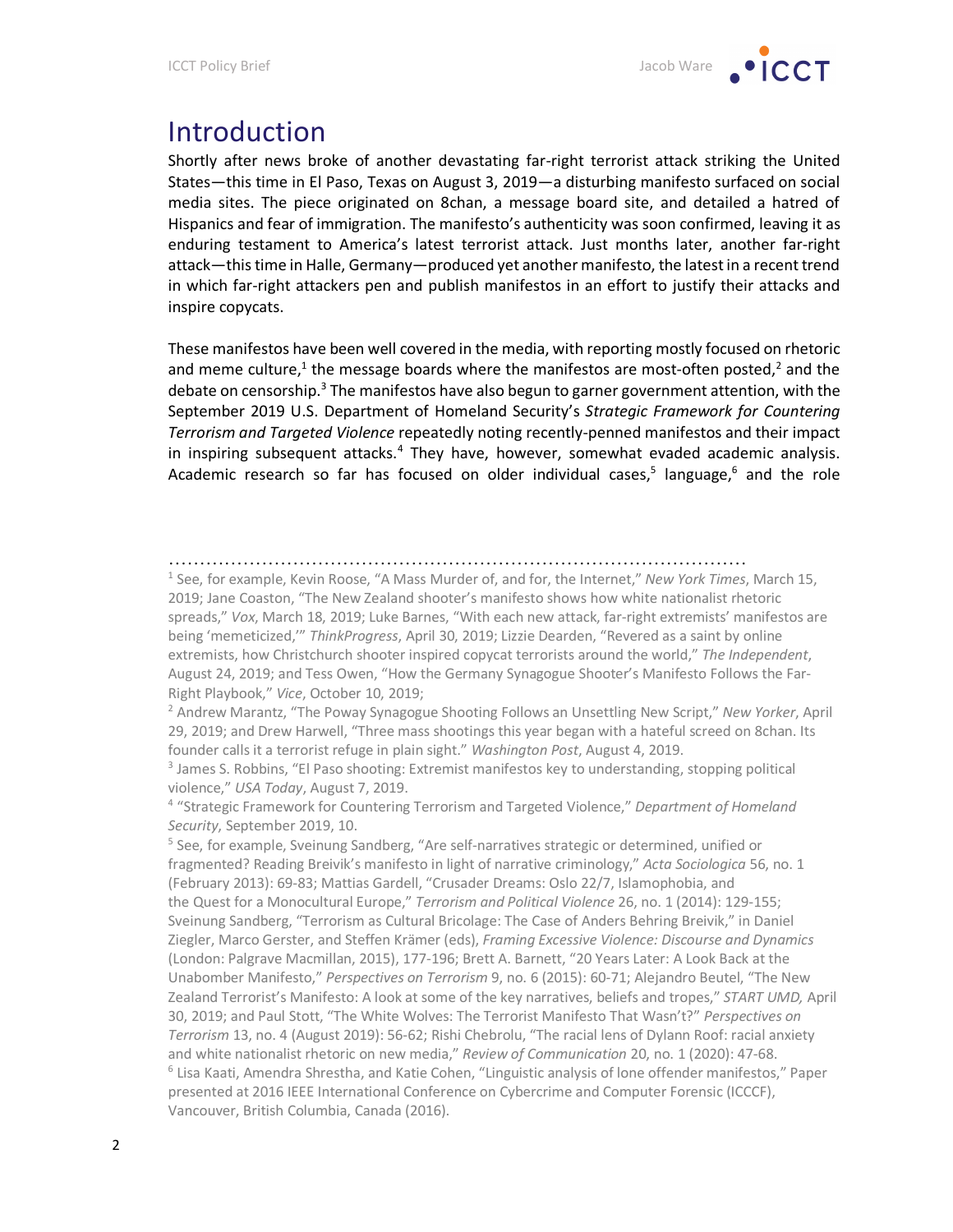

manifestos play in non-violent movements, $<sup>7</sup>$  as opposed to ideological and political content and</sup> strategic impact for terrorists, particularly when concerning the rising violent far-right. The latter presents a gap in the terrorism literature, which requires urgent attention given the rise in attacks and accompanying manifestos.<sup>8</sup> In the following paragraphs, these texts will be recalled and analyzed for their ideological themes and their counter-terrorism implications.

# A Rising Trend

"In general, I support the Christchurch shooter and his manifesto." So began the El Paso gunman's own manifesto, before stating, with chilling concision, "this attack is a response to the Hispanic invasion of Texas."9 Patrick Crusius would continue for four more pages. But, in 21 short words, the 21-year-old gunman had already laid out his justification for the attack that killed 22 shoppers at the Walmart at Cielo Vista Mall in El Paso, Texas. The social media-hosted manifesto went on to repeat many themes prevalent on far-right message boards, and recalled several racial and political grievances shared by far-right terrorist predecessors.

In addition to Crusius' text, this Policy Brief will analyze five further far-right terrorist manifestos. Stephan Balliet, a German neo-Nazi, published several online documents before opening fire outside a synagogue in Halle, Germany in October 2019. Shortly before attacking the Chabad of Poway synagogue in Poway, California in April of that year, 19-year-old John Earnest published an open letter to 8chan, discussing many of the grievances later echoed by Crusius. A document raising similar themes was uploaded to 8chan by Brenton Tarrant prior to his massacre at two mosques in Christchurch, New Zealand a month earlier. Dylann Roof, the perpetrator of the June 2015 Charleston church shooting, uploaded his manifesto to a website titled www.lastrhodesian.com. And, finally, Anders Breivik published a 1,518-page document prior to his devastating attacks in Norway in July 2011.

Each of the selected manifestos clearly outlines white supremacist or neo-Nazi views, and is directly linked to attacks, each of which are part of the recent rise in violence that began with Breivik's 2011 mass murder. There are others, too, not directly relevant here but important nonetheless: the individual who committed the Knoxville Unitarian Universalist church shooting in July 2008 published a manifesto outlining his hatred of liberals;<sup>10</sup> the incel—a community of young men angry at perceived sexual rejection and connected to the alt-right—perpetrator of the 2014 Isla Vista massacre released a 107,000-word justification for his violence;<sup>11</sup> the far-right 2016 Munich shooter wrote, but never published, a manifesto explaining his motivations; $^{12}$  and the

<sup>…………………………………………………………………………………</sup>

<sup>&</sup>lt;sup>7</sup> Sarah Harrison, "Decoding Manifestos and Other Political Texts: The Case of Extreme-Right Ideology," in Michael Bruter and Martin Lodge (eds), *Political Science Research Methods in Action* (London: Palgrave Macmillan, 2013), 47-63.

 $8$  Certain scholars have taken steps to address the gap, and their work should be expanded. See, for example, J.M. Berger, "The Dangerous Spread of Extremist Manifestos," *Atlantic*, February 26, 2019; Cristina Ariza, "Are we witnessing the rise of a new terrorist trend?" *openDemocracy*, November 5, 2019; and Graham Macklin, "The El Paso Terrorist Attack: The Chain Reaction of Global Right-Wing Terror," *CTC Sentinel* 12, no. 11 (December 2019).

<sup>9</sup> Patrick Crusius, "The Inconvenient Truth," August 2019.

 $10$  Kaati, Shrestha, and Cohen, "Linguistic analysis of lone offender manifestos."

<sup>11</sup> Keegan Hankes and Alex Amend, "The Alt-Right is Killing People," *Southern Poverty Law Center*, February 5, 2018.

<sup>&</sup>lt;sup>12</sup> Berger, "The Dangerous Spread of Extremist Manifestos."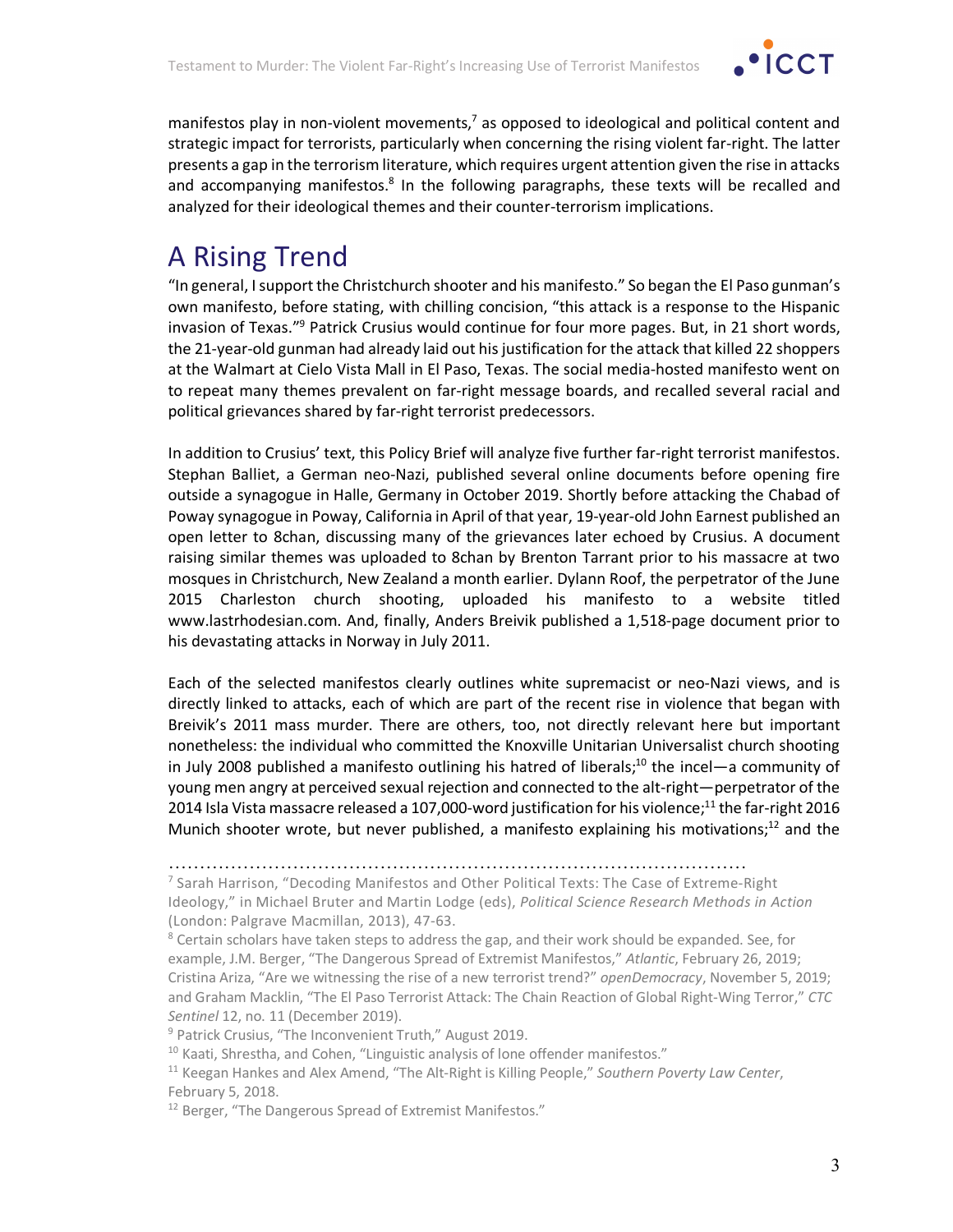

perpetrator of the March 2017 murder of a black man in New York City penned a screed titled "Declaration of Total War on Negros."13 Anti-government attacks in the United States have also been accompanied by manifestos, including an anti-IRS screed published by 2010 Austin attacker Andrew Joseph Stack  $III<sup>14</sup>$  and an anti-government social media post uploaded by Jerad Miller, who attacked police officers along with his wife in Las Vegas in 2014.<sup>15</sup> These are not included in this analysis for the sake of controlling for ideology and intent. The attacks were either (i) not perpetrated in the name of white supremacist or neo-Nazi ideology, (ii) were apparently driven more by personal grievances than by strict ideology, or (iii) were not terrorist attacks targeting a broader community. One additional notable omission is the manifesto accompanying the February 2020 shootings in Hanau, Germany. Unlike the others, the screed was not published in English, and the gunman's writings indicated serious mental health issues.<sup>16</sup>

Those who do not formally publish their own manifestos might reference other influential works. *The Turner Diaries*, a novel published by William Luther Pierce in 1978, has been cited by many attackers—including Oklahoma City bomber Timothy McVeigh—and has influenced perpetrators of over 200 killings since its publication.<sup>17</sup> The perpetrator of the July 2019 Gilroy Garlic Festival shooting implored his social media followers to read *Might is Right*, a 19th-century work popular with the online extreme right.<sup>18</sup> Organized groups also draw inspiration from published texts. For instance, the Atomwaffen Division bases much of its ideology off *Siege*, a string of newsletters produced by neo-Nazi James Mason in the  $1980s<sup>19</sup>$  While such works do not constitute "manifestos" in the traditional sense, they are important nonetheless: like manifestos, they crystallize ideology and, in the attackers' minds, justify attacks.

### Themes

An analysis of the six aforementioned far-right terrorist manifestos highlights a number of important themes, four of which are discussed here: race, Europe, the political climate, and the portrayal of an act of terrorism as self-defense and as a last resort.

Firstly, the manifestos all invoke race, immigration, and religion, suggesting that a perceived clash of races and civilizations is the most important galvanizing factor for today's extreme right. Where the El Paso shooter cited "cultural and ethnic replacement brought on by an invasion" as his motivation, narrowing the "Hispanic community" as his target, $20$  Earnest framed Jews as the enemy: "To the Jew. Your crimes—innumerable. Your deeds—unacceptable. Your lies—

<sup>…………………………………………………………………………………</sup>

<sup>13</sup> Michael E. Miller, "Hunting black men to start a 'race war,'" *Washington Post*, December 27, 2019. <sup>14</sup> Joe Weisenthal, "The Insane Manifesto Of Austin Texas Crash Pilot Joseph Andrew Stack," *Business Insider*, February 18, 2010.

<sup>15</sup> Howard Koplowitz, "Read Las Vegas Shooter Jerad Miller's Anti-Government Manifesto," *International Business Times*, June 9, 2014.

<sup>16</sup> Tim Hume, "'Not a Classical Neo-Nazi': What We Know About the German Hookah Bar Terrorist," *Vice*, February 20, 2020.

<sup>&</sup>lt;sup>17</sup> J.M. Berger, "The Turner Legacy: The Storied Origins and Enduring Impact of White Nationalism's Deadly Bible," *International Centre for Counter-Terrorism – The Hague*, September 2016, 3.

<sup>&</sup>lt;sup>18</sup> David Ingram, Brandy Zadrozny, and Corky Siemaszko, "Gilroy Garlic Festival gunman referred to 'Might is Right' manifesto before shooting," *NBC News*, July 29, 2019.

 $19$  Jacob Ware, "Siege: The Atomwaffen Division and Rising Far-Right Terrorism in the United States," *International Centre for Counter-Terrorism – The Hague*, July 2019, 6.

<sup>&</sup>lt;sup>20</sup> Crusius, "The Inconvenient Truth."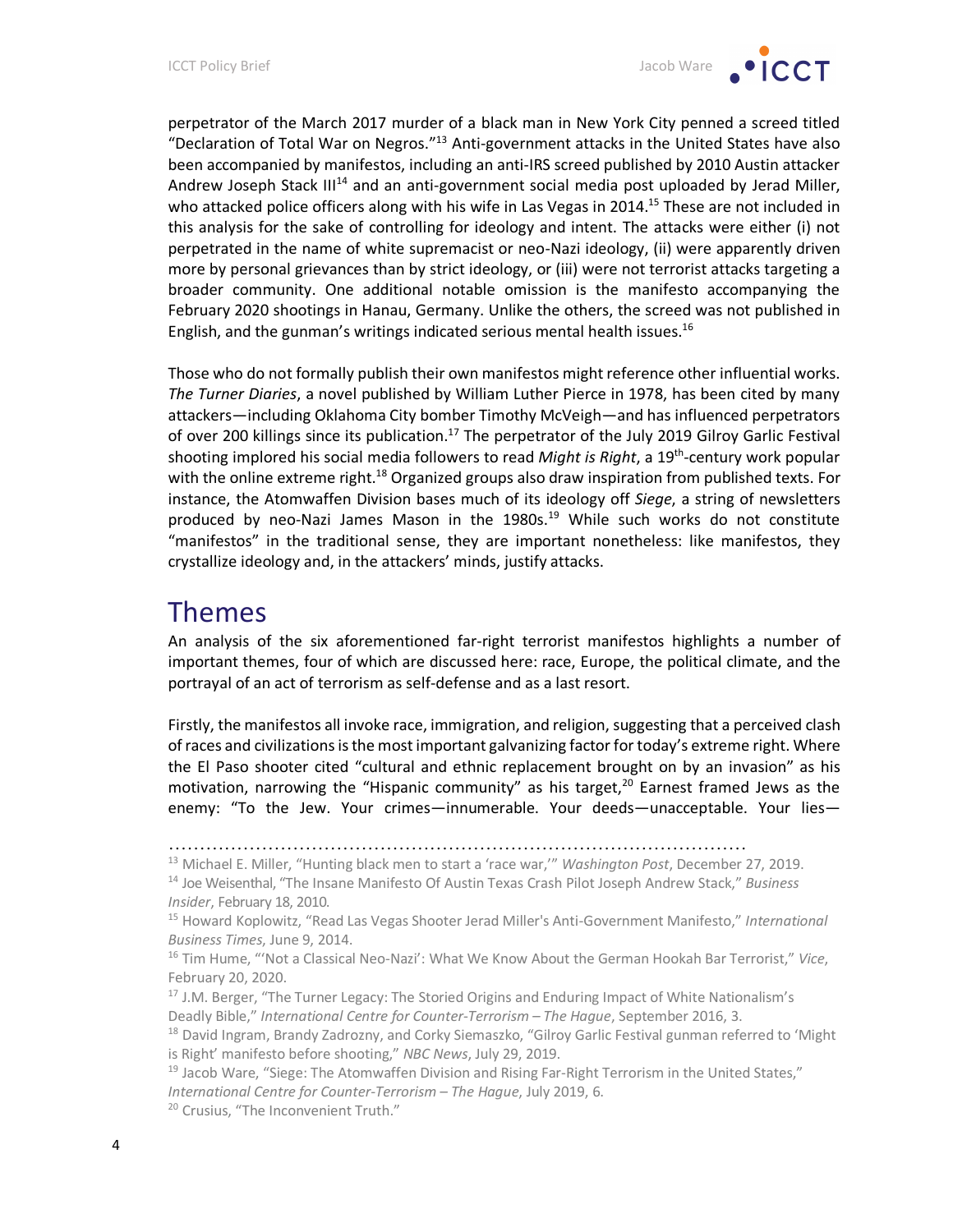

everywhere. The European man will rise up and strike your squalid and parasitic race into the dust. And this time there will be nowhere for you to run."<sup>21</sup> Tarrant referenced the popular farright "white genocide" conspiracy theory and "fourteen words" mantra, specifically denoting Muslim "invaders" as the greatest threat. And Roof's manifesto railed against blacks, Jews, and Hispanics, complaining that "integration has done nothing but bring whites down to level *[sic]* of brute animals."<sup>22</sup> The centrality of race, immigration, and religion to today's far-right extremist ideology is reflected in the above attackers' chosen targets: a predominantly Hispanic city, synagogues, mosques, and a historic black church. $^{23}$ 

A bedrock policy platform for more organized and less militant far-right parties in Europe and the United States, race and immigration have long been central issues electrifying the extreme right bases.24 With that said, three additional sub-themes emerge within these manifestos and the broader movement which warrant further discussion. Firstly, many extremists obsess over conspiracy theories suggesting the Western world is currently under a deliberate assault by what Stephan Balliet called "anti-whites." Titled the "white genocide" or "great replacement"—the name of Tarrant's manifesto—these theories are prominent among the extreme right,<sup>25</sup> who often claim immigration is a deliberate ploy orchestrated by a global Zionist Occupied Government to eradicate the white race.<sup>26</sup> Relatedly, so-called "birthrates" represent another central concern. Both Balliet and Tarrant—who opened his manifesto with "It's the birthrates. It's the birthrates. It's the birthrates."—referenced greater birthrates among immigrant communities, and its importance in apparently diluting the white race in the West. And finally, several attackers frame their attacks as the opening salvo in some kind of broader, imminent war against minorities. Dylann Roof, for instance, infamously intended his shooting to set off a race war, and in another attack, a 2014 anti-government shooting targeting several police officers in Las Vegas, Nevada, the assailants left a note claiming "this is the beginning of the revolution."<sup>27</sup> Extremism expert Cas Mudde argues that "far-right ideologies are built around a strict us-versusthem opposition;"<sup>28</sup> this is reflected in the attackers' own manifestos, which make racial, immigrant, and religious outgroups central narratives.

<sup>…………………………………………………………………………………</sup>

<sup>21</sup> John Earnest, "An open letter," April 2019.

<sup>&</sup>lt;sup>22</sup> Dylann Roof, "rtf88," June 2015.

 $^{23}$  There is often much debate on the impact of rising immigration on terrorism. As Richard McAlexander expertly showed, immigration can, indeed, lead to terrorism—but only the right-wing variety. See Richard J. McAlexander, "How Are Immigration and Terrorism Related? An Analysis of Right-and Left-Wing Terrorism in Western Europe, 1980–2004," *Journal of Global Security Studies* 5, no. 1 (2020): 179-195. <sup>24</sup> See, for example, Martin Halla, Alexander F. Wagner, and Josef Zweimüller, "Immigration and Voting for the Far Right," *Journal of the European Economic Association* 15, no. 6 (December 2017): 1341-1385; Roger Karapin, "Far-Right Parties and the Construction of Immigration Issues in Germany," in Martin Schain, Aristide Zolberg, and Patrick Hossay (eds), *Shadows over Europe: The Development and Impact of the Extreme Right in Western Europe* (New York: Palgrave Macmillan, 2002), 187-219. <sup>25</sup> For more, see Jacob Davey and Julia Ebner, "The Great Replacement: The Violent Consequences of

Mainstreamed Extremism," *Institute for Strategic Dialogue*, 2019.<br><sup>26</sup> Pete Simi and Robert Futrell, *American Swastika: Inside the White Power Movement's Hidden Spaces of Hate* (Lanham, MD: Rowman & Littlefield, 2015), 3.

<sup>&</sup>lt;sup>27</sup> The attackers, Jerad and Amanda Miller, also wrote a manifesto prior to their attack, but their attack was inspired by anti-government views, not the white supremacist and neo-Nazi ideologies that inspired the manifestos documented here. David Neiwert, *Alt-America: The Rise of the Radical Right in the Age of Trump* (New York: Verso, 2017), 181.

<sup>28</sup> Cas Mudde, *The Far Right Today* (Cambridge: Polity Press, 2019), 46.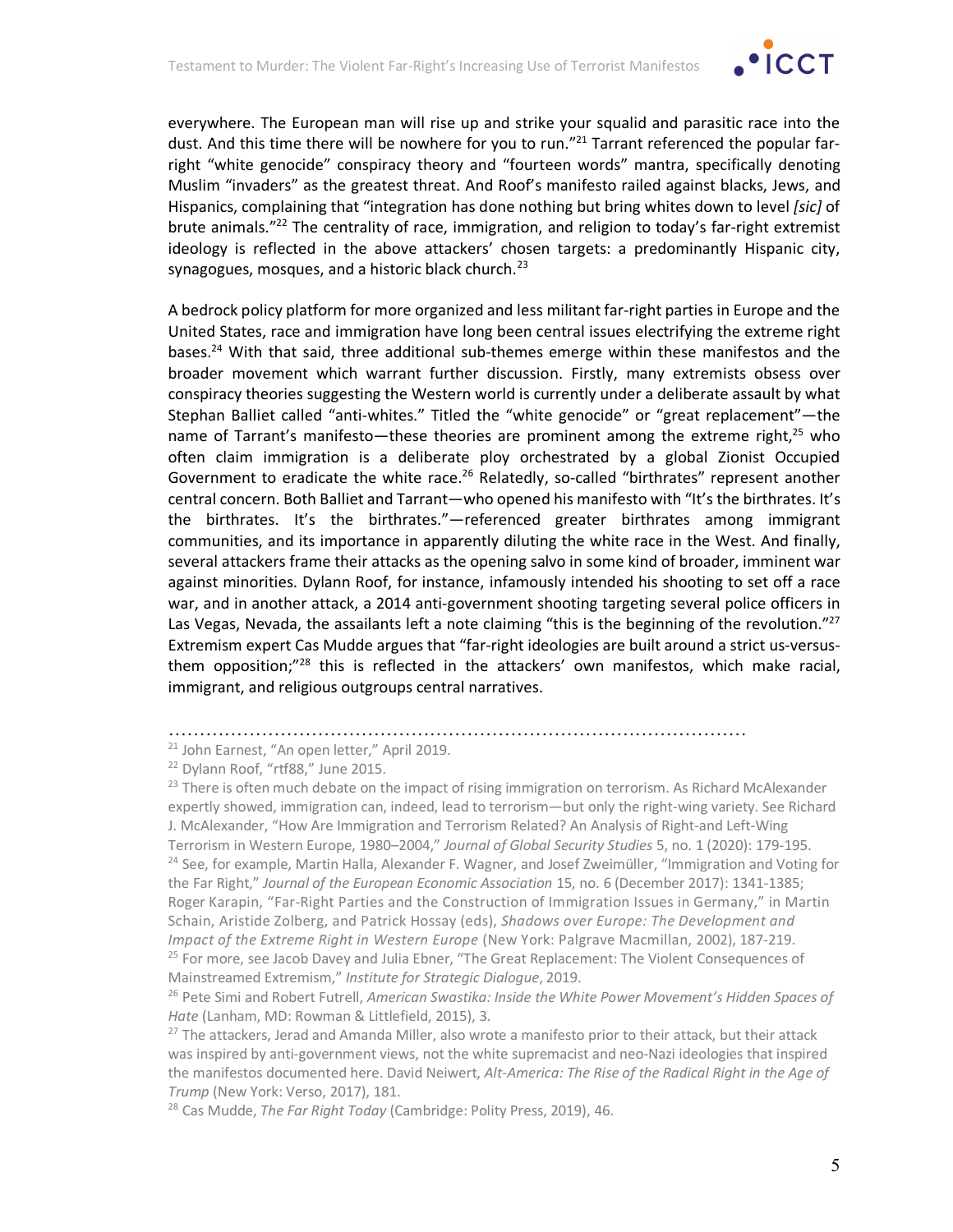Secondly, the terrorists see the preservation of "European" culture as a key goal. As Arie Perliger, an expert on far-right extremism and terrorism, notes, recent manifestos have shifted away from purely racial justifications, as "the battle has moved from genes to culture;" Europe's apparent status as the historic epicenter of Western culture and values is therefore a key mobilizing factor for far-right militants around the world.<sup>29</sup> Beyond Balliet and Breivik, whose European focus goes without saying, Crusius invoked the threat to Europe, declaring that "our European comrades don't have the gun rights needed to repel the millions of invaders that plague their country. They have no choice but to sit by and watch their countries burn."<sup>30</sup> The Poway gunman opened his manifesto by introducing himself as "a man of European ancestry. The blood that runs in my veins is the same that ran through the English, Nordic, and Irish men of old." $31$  Tarrant, despite being born and raised in Australia, similarly considered himself European: "The origins of my language is European, my culture is European, my political beliefs are European, my philosophical beliefs are European, my identity is European and, most importantly, my blood is European."<sup>32</sup> Dylann Roof, meanwhile, cited "what was happening in Europe" as central to his radicalization. $33$ 

The narrative linking modern whiteness to a European ethnic homeland has long been embedded in the extreme right. Europe, for starters, has long supplied its transatlantic counterpart with ideological and symbolic inspiration: American Neo-Nazis, for instance, have adopted Nazi German iconography like swastikas and SS flags, while the largely far-right skinhead culture originated in post-war Britain.<sup>34</sup> But many of the attackers discussed here also portrayed themselves as protectors of the European continent from some perceived assault, even embedding themselves into a broader historical narrative of a Europe under attack.<sup>35</sup> Some attackers, for instance, date the immigration and race battle to the time of the Crusades, portraying immigrant Muslims as an "ancient enemy" of Christianity and its European origin.36 No terrorist adopted the Crusades narrative as adamantly as Breivik, who dubbed himself the "Justiciar Knight Commander for Knights Templar Europe," a reference to an elite Catholic order founded in the 1100s.<sup>37</sup> The Crusades iconography was copied by James Harris Jackson, perpetrator of the March 2017 stabbing of a black man in New York City.<sup>38</sup> Breivik, meanwhile, also named his manifesto after the year, 2083, by which he hoped his dream would be realized: "a monocultural, patriarchal Christian Europe without Muslims, Marxists, multiculturalists, or

…………………………………………………………………………………

<sup>33</sup> Roof, "rtf88."

 $29$  Arie Perliger, "From across the globe to El Paso, changes in the language of the far-right explain its current violence," *The Conversation*, August 6, 2019.

<sup>&</sup>lt;sup>30</sup> Crusius, "The Inconvenient Truth."

<sup>&</sup>lt;sup>31</sup> Earnest, "An open letter."

<sup>&</sup>lt;sup>32</sup> Brenton Tarrant, "The Great Replacement: Towards a New Society," March 2019.

<sup>&</sup>lt;sup>34</sup> Amy Beth Cooter, "Neo-Nazi Normalization: The Skinhead Movement and Integration into Normative Structures," *Sociological Inquiry* 76, no. 2 (2006): 147.

 $35$  It is worth noting that, in a trend sometimes called "identitarianism," non-violent far-right extremists also tie their ideology to the protection of Europe. The alt-right's Richard Spencer, for example, publishes a journal called *Radix*, which aims to preserve the "heritage, identity and future of European people in the United States and around the world." See "American Racists Work to Spread 'Identitarian' Ideology," *Southern Poverty Law Center*, October 12, 2015.

<sup>36</sup> Ariel Koch, "The New Crusaders: Contemporary Extreme Right Symbolism and Rhetoric," *Perspectives on Terrorism* 11, no. 5 (2017): 14.

<sup>37</sup> Daniel Wollenberg, "The new knighthood: Terrorism and the medieval," *Postmedieval* 5 (2014): 21–33. <sup>38</sup> Miller, "Hunting black men to start a 'race war.""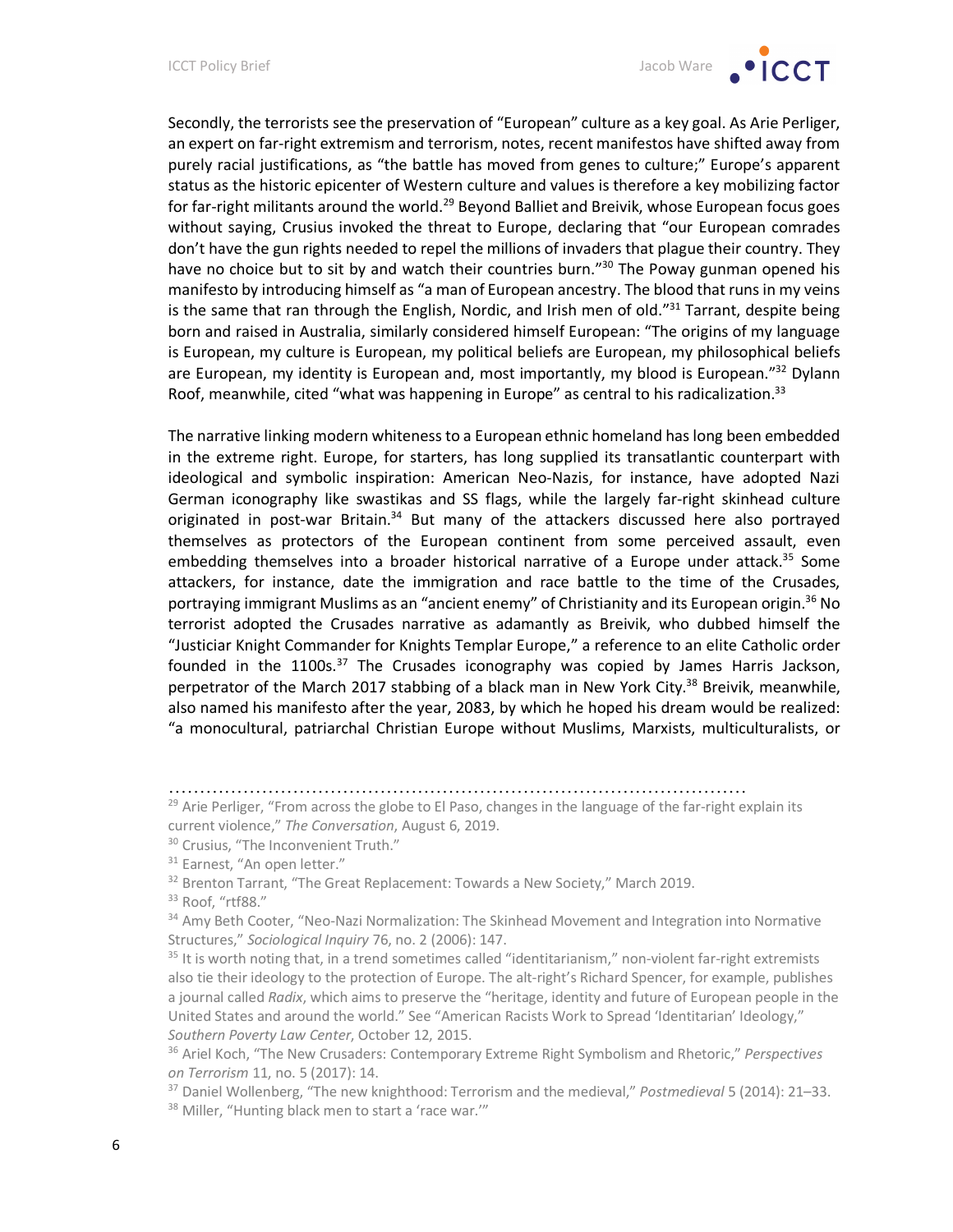

feminists."39 And Tarrant claimed to carry out his attack "to take revenge on the invaders for the hundreds of thousands of deaths caused by foreign invaders in European lands throughout history."<sup>40</sup> Even those far-right terrorists who are not European cite the protection of the continent as a significant catalyst in their mobilization. Far-right extremists from across the globe hold an obsession with Europe and perceived "European" race and culture, and immigration's supposed assault on Europe was a major rallying cry for all the terrorists analyzed herein.

Thirdly, today's manifestos reference ongoing political discourse, often even incorporating terminology employed by established political parties.<sup>41</sup> The El Paso shooter, for instance, mentioned the first Democratic debate of the 2020 election cycle and—in Trumpian fashion derided the media as "fake news."<sup>42</sup> Breivik's rambling manifesto touched on several ongoing developments, including U.S. presidential elections, the alleged downfall of the European Union, and "the Islamisation of Europe."43 Even Brenton Tarrant, an Australian committing an attack in New Zealand, showed an interest in American politics, claiming to carry out his attack using guns "to create conflict between the two ideologies within the United States on the ownership of firearms in order to further the social, cultural, political and racial divide within the United states *[sic]*."44 Tarrant, likely tongue-in-cheek, also named American conservative activist Candace Owens as "the person that has influenced me above all."

The profound politicization of terrorist manifestos falls in line with the body of academic research on terrorist motivations, which holds that terrorists should not be considered irrational or suicidal but calculated and strategic. "Terrorism," scholar Martha Crenshaw writes, "can be considered a reasonable way of pursuing extreme interests in the political arena."<sup>45</sup> By raising current events and justifying their acts in an ongoing political context, today's terrorists indicate that they too align with this model: they are, ultimately, thoughtful activists who have decided that peaceful activism is no longer sufficient, and that violence is necessary to achieving their aims. This is an important conclusion: when terrorists are dismissed as mentally ill or irrational—their acts the inevitable work of a hopeless madman, and not as committed political warriors advancing their cause through violence—we risk misinforming the public about the size and scope of the threat and, in turn, implementing policies that are not commensurate with the dangers we face. $46$ Terrorism is, as leading terrorism expert Bruce Hoffman writes, "ineluctably political in aims and motives," and today's far-right terrorists show a keen knowledge of current political events, both inside their country and across the globe. 47 This is reflected in their recent manifestos.

Finally, manifestos uniformly portray the acts they justify as self-defense and as the last resort. Terrorists like to see themselves as the hero of an oppressed class, as "reluctant warriors, driven

<sup>…………………………………………………………………………………</sup>

<sup>&</sup>lt;sup>39</sup> Gardell, "Crusader Dreams," 131.

<sup>40</sup> Tarrant, "The Great Replacement: Towards a New Society."

<sup>41</sup> Perliger, "From across the globe to El Paso."

<sup>42</sup> Crusius, "The Inconvenient Truth."

<sup>43</sup> Andrew Berwick, "2083: A European Declaration of Independence," 2011.

<sup>44</sup> Tarrant, "The Great Replacement: Towards a New Society."

<sup>&</sup>lt;sup>45</sup> Martha Crenshaw, "The Logic of Terrorism: Terrorist Behavior as a Product of Strategic Choice," in Walter Reich (ed), *Origins of Terrorism* (Washington: Woodrow Wilson Center Press, 1998), 7-24.

<sup>46</sup> See Allison Betus, Erin Kearns, and Anthony Lemieux, "'Terrorism' or 'Mental Illness?': Factors that Impact How Media Label Terrorist Attacks," (2019).

<sup>47</sup> Bruce Hoffman, *Inside Terrorism 3rd ed.* (New York: Columbia Press, 2017), 43.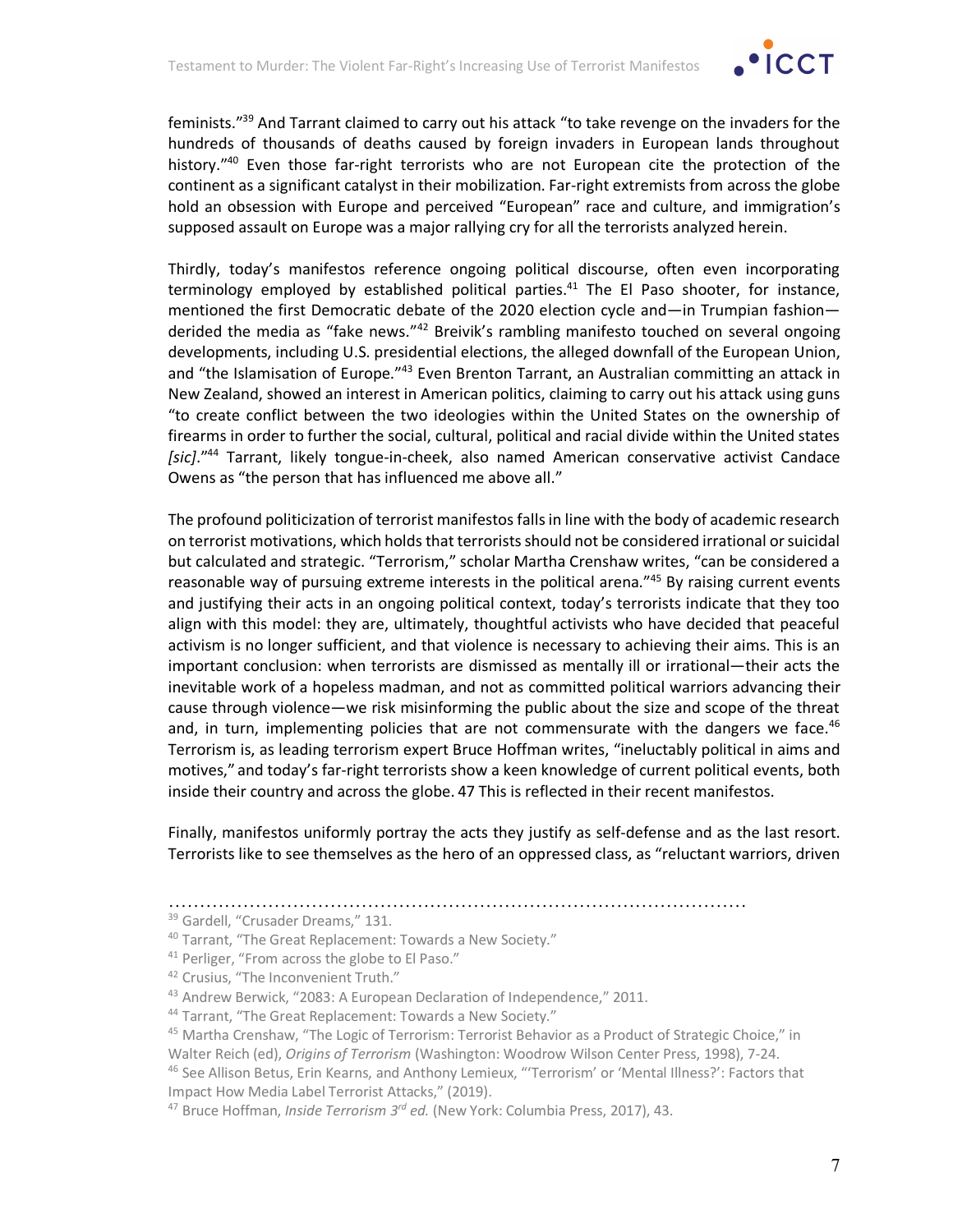by desperation."<sup>48</sup> The El Paso shooter, for instance, claimed that "they are the instigators, not me," and that "I am simply defending my country from cultural and ethnic replacement brought on by an invasion."49 Earnest declared that "I willingly sacrifice my future—the future of having a fulfilling job, a loving wife, and amazing kids. I sacrifice this for the sake of my people."<sup>50</sup> Describing his motive, Tarrant also portrayed himself as an altruist, claiming that "any invader you kill, of any age, is one less enemy your children will have to face. Would you rather do the killing, or leave it to your children? Your grand-children?"<sup>51</sup> Roof similarly explained that "I have no choice," that "someone has to have the bravery to take it to the real world, and I guess that has to be me." $52$ And Breivik even concocted a biblical justification for his act, claiming that "the Bible couldn't be clearer on the right, even the duty; we have as Christians to self-defence."<sup>53</sup> By purporting to act in self-defense, far-right extremists aim to deflect blame and lionize themselves; this mission is evident across every far-right manifesto studied for this essay.

This is not to suggest that there are no other important themes. Much research has been conducted, for example, on antifeminist trends within the radical right.<sup>54</sup> Breivik's manifesto lamented that "The 'man of today' is expected to be a touchy-feely subspecies who bows to the radical feminist agenda," before going on to warn that "the feminisation of European culture is nearly completed."55 Stephan Balliet, the Halle shooter, meanwhile tied feminism into his concerns over race, opening his livestream by declaring "feminism is the cause of declining birth rates in the West." Anti-feminism also ties the far-right to the nascent incel movement—to which Balliet was possibly an adherent.<sup>56</sup> Elsewhere, many on the far-right, as Mudde explains, obsess over the topic of security, both individual and collective.<sup>57</sup> Dylann Roof, for example, claims to "have never been the same" since the day he first googled "black on white crime."<sup>58</sup> What role does fear for one's own safety and security play in radicalization, and does that manifest itself in a terrorist's own writings? Future studies of recent far-right manifestos should assess these themes.

### Counter-Terrorism Implications

The use of manifestos should be of concern for counter-terrorism officials and policymakers, for three reasons: (i) they inspire new attackers, (ii) they are testament to the far-right's growing transnational connections, and (iii) they suggest that political rhetoric is an important terrorist motivator.

<sup>…………………………………………………………………………………</sup>

<sup>48</sup> Hoffman, *Inside Terrorism,* 22-23.

<sup>49</sup> Crusius, "The Inconvenient Truth."

<sup>50</sup> Earnest, "An open letter."

<sup>51</sup> Graham Macklin, "The Christchurch Attacks: Livestream Terror in the Viral Video Age," *CTC Sentinel* 12, no. 6 (July 2019): 23.

<sup>52</sup> Roof, "rtf88."

<sup>53</sup> Berwick, "2083: A European Declaration of Independence."

<sup>54</sup> See, for example, Helen Lewis, "To Learn About the Far Right, Start With the 'Manosphere,'" *The Atlantic*, August 7, 2019; and "When Women are the Enemy: The Intersection of Misogyny and White Supremacy," *Anti-Defamation League*, 2018.

<sup>55</sup> Gardell, "Crusader Dreams," 131.

<sup>&</sup>lt;sup>56</sup> Daniel Koehler, "The Halle, Germany, Synagogue Attack and the Evolution of the Far-Right Terror Threat," *CTC Sentinel* 12, no. 11 (December 2019): 16.

<sup>57</sup> Mudde, *The Far Right Today*, 33.

<sup>58</sup> Roof, "rtf88."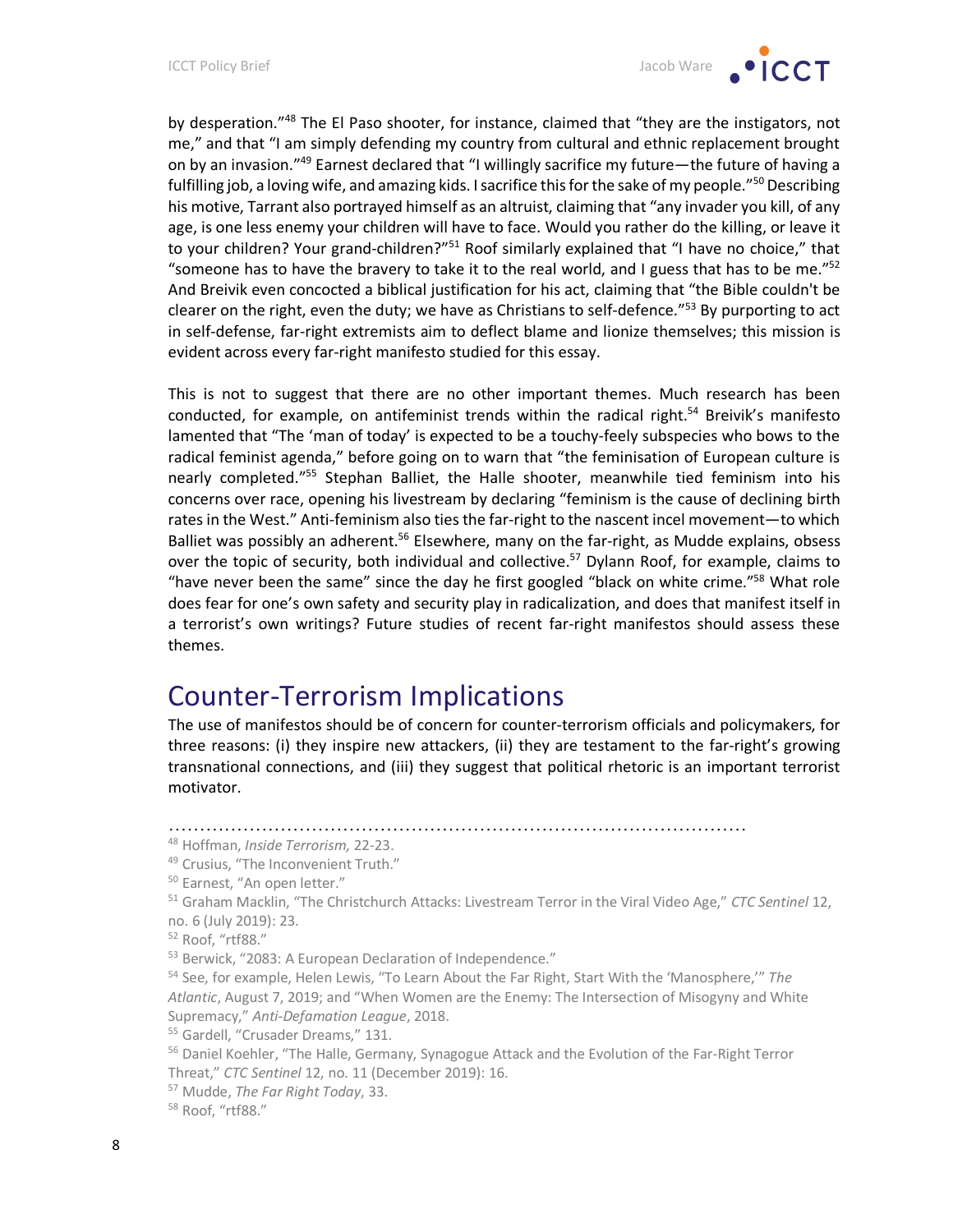

Firstly, manifestos often act as inspiration for ideological companions, both violent and nonviolent.<sup>59</sup> Much of it dates back to Breivik: as J.M. Berger, a leading expert on extremism and the far-right, notes, "that manifesto became the baton in a relay race of extremists, passed from one terrorist murderer to the next through online communities."<sup>60</sup> Tarrant himself referenced "Knight Justiciar Breivik," claiming he "only really took true inspiration" from the Norwegian.<sup>61</sup> Then, the El Paso shooter opened his own manifesto by praising Tarrant, saying "in general, I support the Christchurch shooter and his manifesto."62 Resulting from what Graham Macklin calls "the selfreferential nature of extreme-right terrorism,"<sup>63</sup> far-right terrorists revere their predecessors, and are motivated to attack in no small part by their heroes (as was highlighted by Tarrant's chosen gun, which was emblazoned with the names of several far-right extremists).<sup>64</sup> "This digital ecosystem is fueling a cumulative momentum," Macklin writes, "which serves to lower 'thresholds' to violence for those engaged in this space, both in the United States and elsewhere, as one attack encourages and inspires another, creating a growing 'canon' of 'saints' and 'martyrs' for others to emulate."<sup>65</sup> Also notable: all six of the attackers studied here survived their attacks. A stark contrast to jihadist martyrdom, this is often a deliberate strategy.<sup>66</sup> As Tarrant himself testified in his manifesto, "survival was a better alternative to death in order to further spread my ideals by media coverage."<sup>67</sup> Today's far-right attackers hope to survive their attacks, leaving them to tell their side of the story and stir ideological comrades to action.

In fact, there is a fifth theme observable across the analyzed manifestos: a call for further attacks. The Poway synagogue shooter, for instance, ended his manifesto by imploring readers to follow his lead: "More than anything I wish I could've seen your faces and fought alongside with you on the battlefield. Give them hell for me. Give. Them. Hell."<sup>68</sup> And the Halle gunman's manifesto was full of tactical advice, with his stated primary goal to "prove the viability of improvised weapons;" in other words, to pioneer an alternative route for those without easy access to firearms.<sup>69</sup> As J.M. Berger notes, publishing terrorists "seek to lead their readers through the same process of selfeducation that led them to act."<sup>70</sup> Among the far-right's dark internet rabbit holes, this has led to

- <sup>60</sup> J.M. Berger, "The Strategy of Violent White Supremacy is Evolving," *The Atlantic*, August 7, 2019. <sup>61</sup> Tarrant, "The Great Replacement: Towards a New Society."
- <sup>62</sup> Crusius, "The Inconvenient Truth."
- <sup>63</sup> Macklin, "The Christchurch attacks," 23.

<sup>…………………………………………………………………………………</sup>

<sup>59</sup> See, for example, William Underhill, "Anders Breivik's Manifesto Echoes Loudly in Britain," *Daily Beast*, July 25, 2011; Isaac Stanley-Becker, "'They hate white males': A Norwegian mass murderer inspired the Coast Guard officer accused of plotting terror, feds say," *Washington Post*, February 21, 2019; and Jason Burke, "Norway mosque attack suspect 'inspired by Christchurch and El Paso shootings,'" *Guardian*, August 11, 2019.

<sup>64</sup> "New Zealand terror suspect wrote Italian shooter's name on his gun," *The Local Italy*, March 15, 2019. See also Weiyi Cai and Simone Landon, "Attacks by White Extremists Are Growing. So Are Their Connections." *New York Times*, April 3, 2019.

<sup>65</sup> Macklin, "The El Paso Terrorist Attack," 1.

<sup>66</sup> See, for example, Åsne Seierstad, *One of Us: The Story of Anders Breivik and the Massacre in Norway* (New York: FSG, 2015), 338-339.

<sup>&</sup>lt;sup>67</sup> Tarrant, "The Great Replacement: Towards a New Society."

<sup>&</sup>lt;sup>68</sup> Earnest, "An open letter."

<sup>69</sup> Bruce Hoffman and Jacob Ware, "Is 3-D Printing the Future of Terrorism?" *Wall Street Journal*, October 25, 2019.

<sup>&</sup>lt;sup>70</sup> Berger, "The Dangerous Spread of Extremist Manifestos."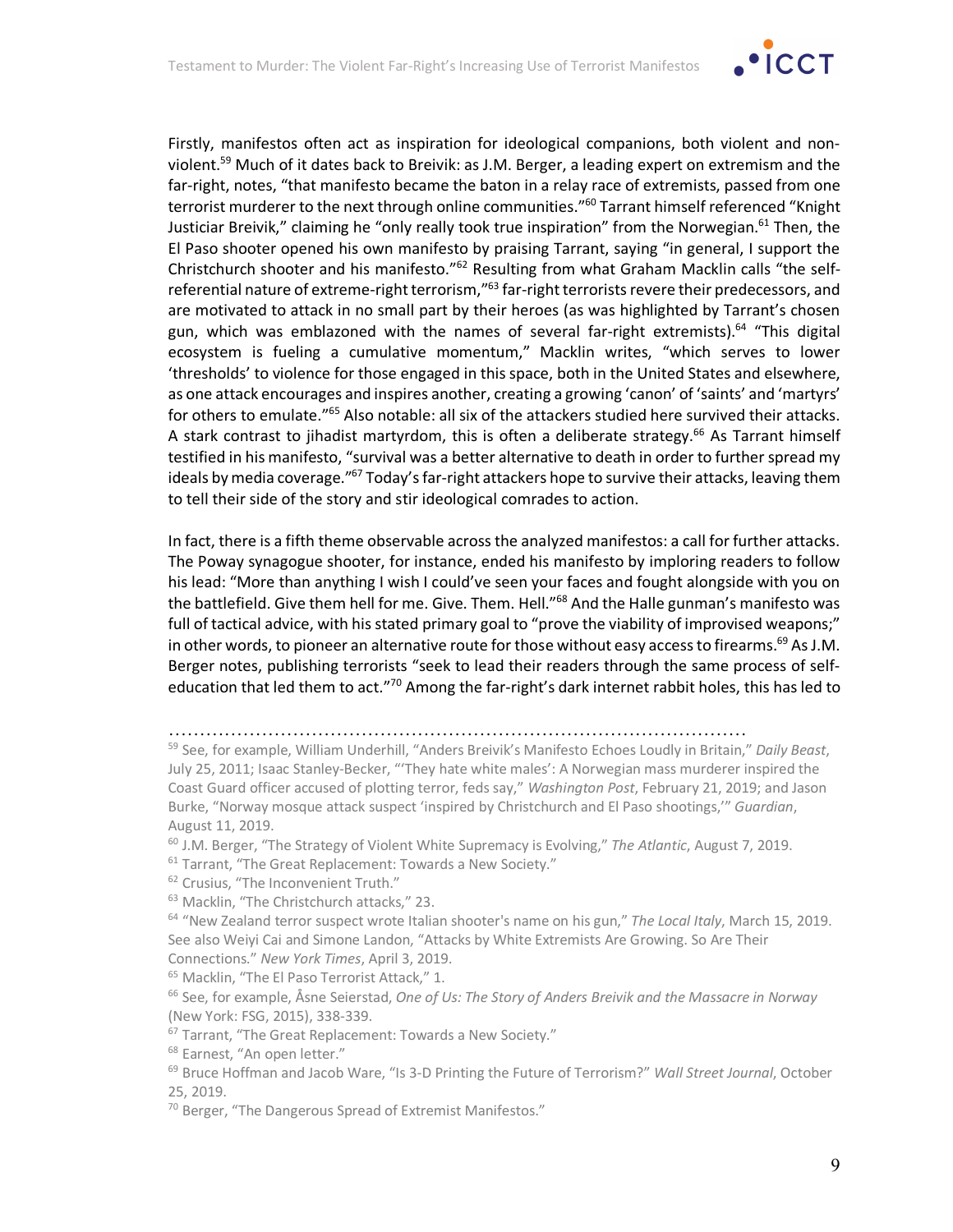what some have called the "gamification of terror:" 71 enthusiastic commentators discuss "high scores," and—in extreme cases, such as Christchurch and Halle—terrorist attacks have even been live streamed, reinforcing the video game narrative.<sup>72</sup> Parts of manifestos are even written specifically to maximize their impact on the chat boards.<sup>73</sup> The far-right and its individual attackers are operating under a propaganda-by-the-deed-style strategy: by not only committing attacks but publishing manifestos to be shared and celebrated by the extremist masses, terrorists are issuing a call-to-arms for the next generation to rise up and join the fight.

Does this mean manifestos should be censored? As an example, recent attacks raised the question of whether to shut down 8chan, a hotbed of far-right views which originally hosted three of the six manifestos discussed here (8chan was eventually shut down, but soon reappeared as 8kun).<sup>74</sup> Berger argues that the manifestos' impact on ideological companions mean they should be suppressed, that "the heady marriage of words to action makes old hatreds new again" and directly inspires new attacks.<sup>75</sup> "The success of terrorism is measured largely by its reach," he elaborates, arguing that publicizing manifestos only serves to spread extremist propaganda. An op-ed issued by USA Today counters that "banning an extremist work would give it instant authority among fringe groups as something too dangerous to be published, the forbidden fruit the power structure doesn't want you to see."<sup>76</sup> Their content certainly has no place being broadcast on social media and television news, as that allows attackers to achieve a degree of fame and spread their ideology. But they are also important for law enforcement and terrorism scholars, as we wrestle to understand motivations for violence and any future threat. Regardless, there certainly is room for more debate on this point.

Secondly, the manifestos provide further evidence that the far-right movement is growing increasingly transnational.<sup>77</sup> A manifesto issued by a Norwegian neo-Nazi inspired an Australian anti-immigrant fanatic, whose screed in turn inspired a Texan white supremacist. Right-wing extremists from around the world venerate Europe as a cultural and racial homeland in urgent need of protection. Tarrant's aforementioned weapon included names of far-right attackers from Canada, Sweden, Italy, and elsewhere.<sup>78</sup> And the threat posed by far-right "nodes" and the

<sup>…………………………………………………………………………………</sup>

<sup>71</sup> Robert Evans, "The El Paso Shooting and the Gamification of Terror," *BellingCat*, August 4, 2019.

<sup>72</sup> Macklin, "The Christchurch Attacks," 18-29.

<sup>&</sup>lt;sup>73</sup> Roose, "A Mass Murder of, and for, the Internet."

 $74$  For more on 8chan and the debate on whether to shut the site down, see, for example, April Glaser, "8chan Is a Normal Part of Mass Shootings Now," *Slate*, August 4, 2019; Kevin Roose, "'Shut the Site Down,' Says the Creator of 8chan, a Megaphone for Gunmen," *New York Times*, August 4, 2019; Daniel Byman, "How to Create a Terrorism Designation Process Useful to Technology Companies," *Lawfare,*  August 5, 2019; and Kari Paul, "8chan: ex-users of far-right site flock to new homes across internet," *Guardian*, August 8, 2019.

<sup>&</sup>lt;sup>75</sup> Berger, "The Dangerous Spread of Extremist Manifestos."

 $76$  Robbins, "El Paso shooting: Extremist manifestos key to understanding, stopping political violence."  $77$  For more, see Seth Jones, "The New Zealand Attack and the Global Challenge of Far-Right Extremism," *Center for Strategic and International Studies*, March 15, 2019; Art Jipson and Paul J. Becker, "White nationalism, born in the USA, is now a global terror threat," *The Conversation*, March 19, 2019; Joshua A. Geltzer, Mary B. McCord, and Nicholas Rasmussen, "The Christchurch Shooting: Domestic Terrorism Goes International," *Lawfare*, March 19, 2019; and Lois Beckett and Jason Wilson, "'White power ideology': why El Paso is part of a growing global threat," *Guardian*, August 5, 2019.

<sup>&</sup>lt;sup>78</sup> "New Zealand terror suspect wrote Italian shooter's name on his gun."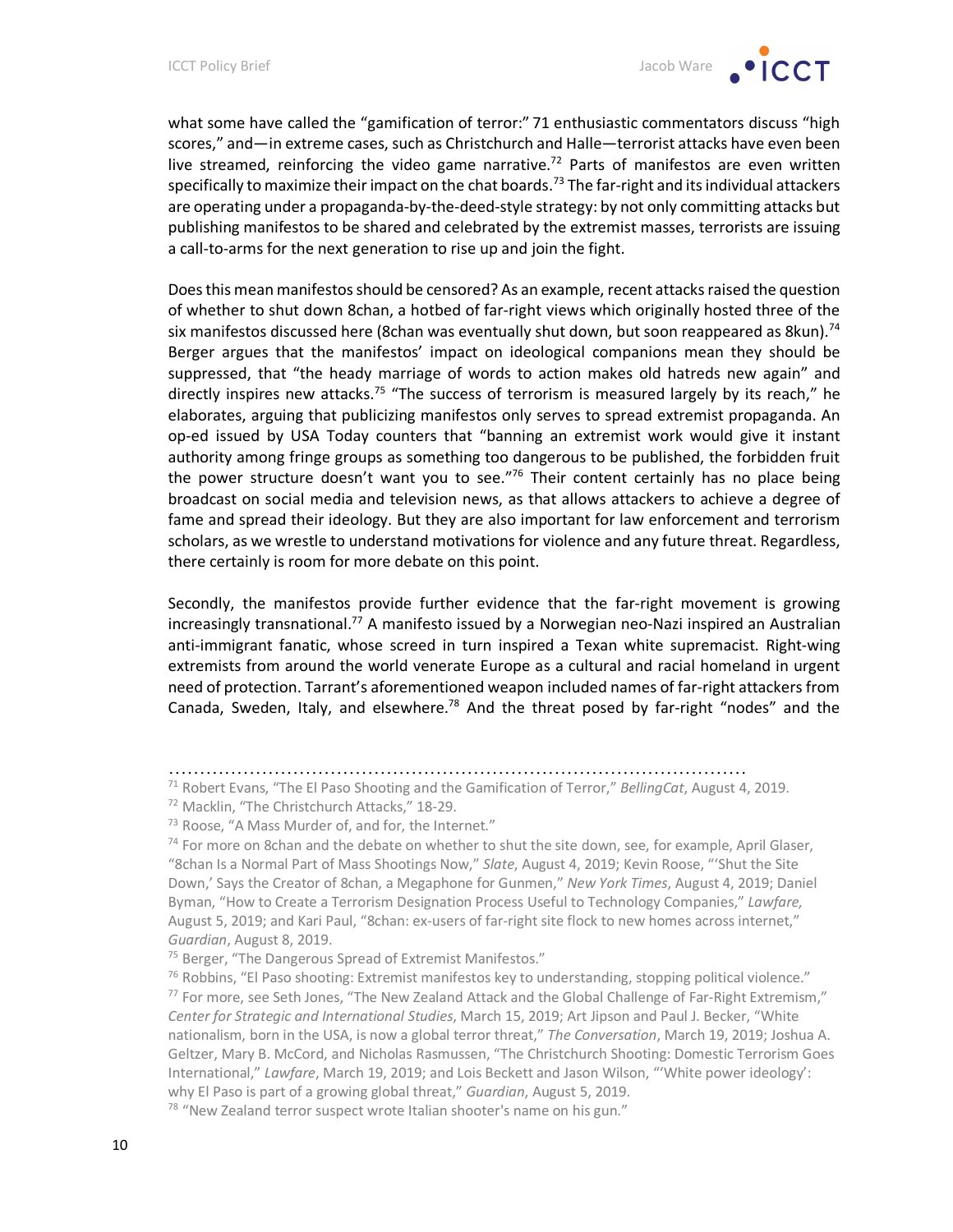

possibility of white supremacist foreign fighters is increasing.<sup>79</sup> According to expert Seth Jones, "foreign connections have provided far-right groups with an opportunity to improve their tactics, develop better counter-intelligence techniques, harden their extremist views, and broaden their global networks."<sup>80</sup> Facilitated by the internet—the far-right was, after all, the first extremist movement to adopt early computer technology—the global extreme right has strengthened its internal bonds, and now poses a significant threat across the globe. $81$ 

The increasing ease and enthusiasm with which far-right extremists connect across borders should be particularly concerning for policymakers and law enforcement for two reasons. Firstly, it allows hidden hands to play an increasing role in the domestic affairs of another state. Revelations in the *Guardian* that the leader of U.S. neo-Nazi group The Base was living in Russia was testament to this fact.<sup>82</sup> Russia has played a surreptitious role in the recent rise in far-right terrorism, as Elizabeth Arsenault and Joseph Stabile write, "intentionally stoking neo-Nazi sentiment and permitting extremist actors to use Russia as a transnational paramilitary training ground."<sup>83</sup> And in Ukraine, groups such as the Azov Battalion have welcomed Western extremists to train in real combat situations, with law enforcement agencies largely powerless to stop it.<sup>84</sup> Mimicking the challenge of jihadist foreign fighters returning from Syria and Iraq, far-right fighters are also now heading home, many with a newfound wealth of fighting experience.

In addition, increasing internationalization of far-right extremism provides a challenge because it confuses a state's legal and law enforcement options. U.S. law enforcement has, for instance, rounded up members of The Base, but the group's leader will likely remain in Saint Petersburg, out of reach of America's police and intelligence agencies. American scholars and policymakers have suggested a number of remedies, from designating domestic extremist groups with international connections as "foreign terrorist organizations" under State Department jurisdiction, which would allow law enforcement to monitor group communications and share intelligence with partner agencies; $85$  to establishing a pan-ideological domestic terrorism legislation to criminalize intent to commit acts of terrorism, regardless of origin or motive. $86$ European states have more leeway to criminalize extremist ideas, but also have improvements to make in their tackling of the increasingly international threat, including by expanding their support for government and non-governmental CVE programming and by allocating greater funds

…………………………………………………………………………………

80 Jones, "The New Zealand Attack and the Global Challenge of Far-Right Extremism."

<sup>79</sup> TSC, "IntelBrief: The Transnational Network That Nobody Is Talking About," *The Soufan Group*, March 22, 2019.

<sup>81</sup> Bruce Hoffman, "Back to the Future: The Return of Violent Far-Right Terrorism in the Age of Lone Wolves," *War on the Rocks*, April 2, 2019.

 $82$  Jason Wilson, "Revealed: the true identity of the leader of an American neo-Nazi terror group," *Guardian*, January 23, 2020.

<sup>83</sup> Elizabeth Grimm Arsenault and Joseph Stabile, "Confronting Russia's Role in Transnational White Supremacist Extremism," *Just Security*, February 6, 2020.

<sup>&</sup>lt;sup>84</sup> See, for example, TSC, "White Supremacy Extremism: The Transnational Rise of the Violent White Supremacist Movement," *The Soufan Center*, September 2019.

<sup>&</sup>lt;sup>85</sup> See, for example, Max Rose and Ali H. Soufan, "We Once Fought Jihadists. Now We Battle White Supremacists." *New York Times*, February 11, 2020; and Amy Collins, "If the Shoe Fits: Designating Foreign White Supremacy Extremist Groups," *War on the Rocks*, February 4, 2020.<br><sup>86</sup> See, for example, Mary B. McCord and Jason M. Blazakis, "A Road Map for Congress to Address

Domestic Terrorism," *Lawfare*, February 27, 2019; and Jon Lewis and Seamus Hughes, "Our laws have a problem calling domestic terrorism what it is," *The Hill*, February 6, 2020.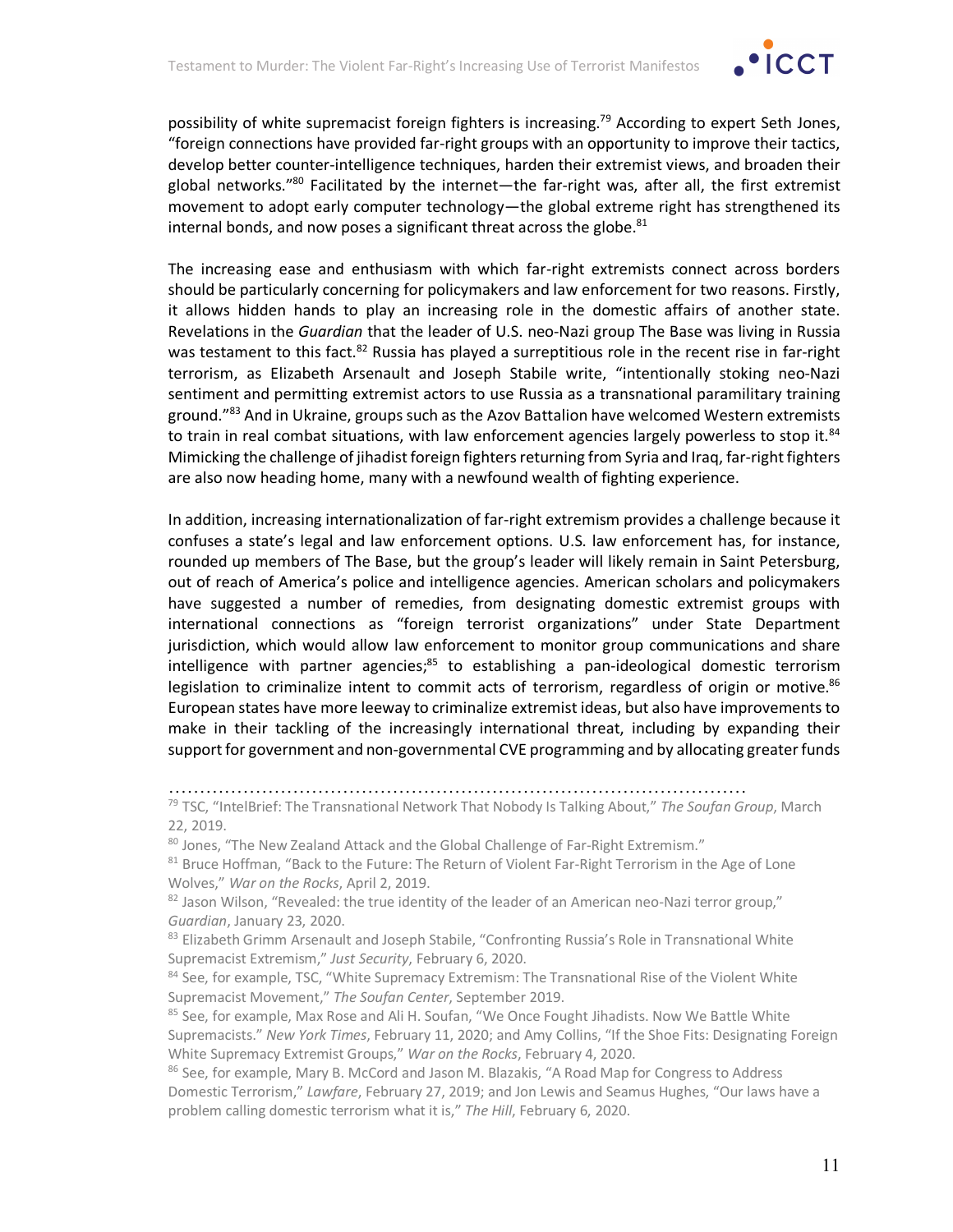to respond to the threat.<sup>87</sup> The internationalization of far-right extremism has been underway for several years now, the effect both of social media weakening national borders and what historian Aristotle Kallis calls "far-right contagion."<sup>88</sup> As part of that trend, manifestos are inspiring terrorists around the world to commit new violence, and are in turn exposing our collective unpreparedness for tackling far-right extremism.

Finally, the manifestos highlight an important lesson for today's politicians: rhetoric matters. As mentioned, each of the attackers was keenly aware of ongoing political discourse, and sought to invoke it in their works; this suggests that events occurring in the public space impact extremist ideology and actions. For instance, the impact of divisive rhetoric is epitomized by the El Paso manifesto's use of words such as "invasion" and "replacement," popular with President Trump and right-wing media but rarely used by the media before this administration.<sup>89</sup> And Trump has repeatedly aired conspiracy theories popular among the extreme right and been unwilling to condemn far-right extremists committing attacks.<sup>90</sup> White nationalists are now "enjoying the most hospitable political environment they have seen in decades,"<sup>91</sup> and as long as political leaders refuse to reject extremism of all forms—as Trump, for instance, did by placing "blame on both sides" after the attack at Charlottesville in August 2017—extremism, and the far-right terrorism problem, will worsen.<sup>92</sup>

### Conclusion

Attackers themselves are grasping the impact of their work: In his rambling manifesto, Anders Behring Breivik, the  $21<sup>st</sup>$  century's deadliest far-right terrorist, offered potential copycats advice on how to maximize their impact: "Explain what you have done (in an announcement distributed prior to operation) and make certain that everyone understands that we, the free peoples of Europe, are going to strike again and again."<sup>93</sup> The El Paso shooter similarly declared, "I figured than an under-prepared attack and a meh manifesto is better than no attack and no manifesto."<sup>94</sup> Notably, even manifestos compiled by international terrorists, including Breivik in Norway and Stephan Balliet in Germany, were written in English, evidence of the attackers' desire to spark a global impact.<sup>95</sup> Breivik even published under an anglicized nom de guerre—Andrew Berwick.

<sup>87</sup> Daniel Koehler, "Violence and Terrorism from the Far-Right: Policy Options to Counter an

91 Berger, "The Strategy of Violent White Supremacy is Evolving."

<sup>92</sup> Ware, "Siege," 9.

- 93 Berwick, "2083: A European Declaration of Independence."
- <sup>94</sup> Crusius, "The Inconvenient Truth."

<sup>…………………………………………………………………………………</sup>

Elusive Threat," *International Centre for Counter-Terrorism – The Hague*, February 2019.

<sup>88</sup> Aristotle Kallis, "Far-Right 'Contagion' or a Failing 'Mainstream?' How Dangerous Ideas Cross Borders and Blur Boundaries," *Democracy and Security* 9, no. 3 (2013): 221-246.

<sup>89</sup> Jeremy W. Peters, Michael M. Grynbaum, Keith Collins, Rich Harris, and Rumsey Taylor, "How the El Paso Killer Echoed the Incendiary Words of Conservative Media Stars," *New York Times,* August 11, 2019. <sup>90</sup> See, for example, David Frum, "A President Who Condones Political Violence," *The Atlantic*, October 26, 2018; Stephen Tankel, "Riding the Tiger: How Trump Enables Right-Wing Extremism," *War on the Rocks*, November 5, 2018; Daniel Byman, "Trump's Rhetoric Is Raising the Risk of Right-Wing Terrorism," *Slate*, January 21, 2019; Adam Serwer, "The Terrorism That Doesn't Spark a Panic," *The Atlantic*, January 28, 2019; and Frank Figliuzzi, "I Predicted More Hate-Based Violence. El Paso Won't Be the End of It." *New York Times*, July 31, 2019.

 $95$  Koehler, "The Halle, Germany, Synagogue Attack," 16. Note, again, that the manifesto accompanying the February 2020 shootings in Hanau, Germany, is not included in this analysis. While that gunman's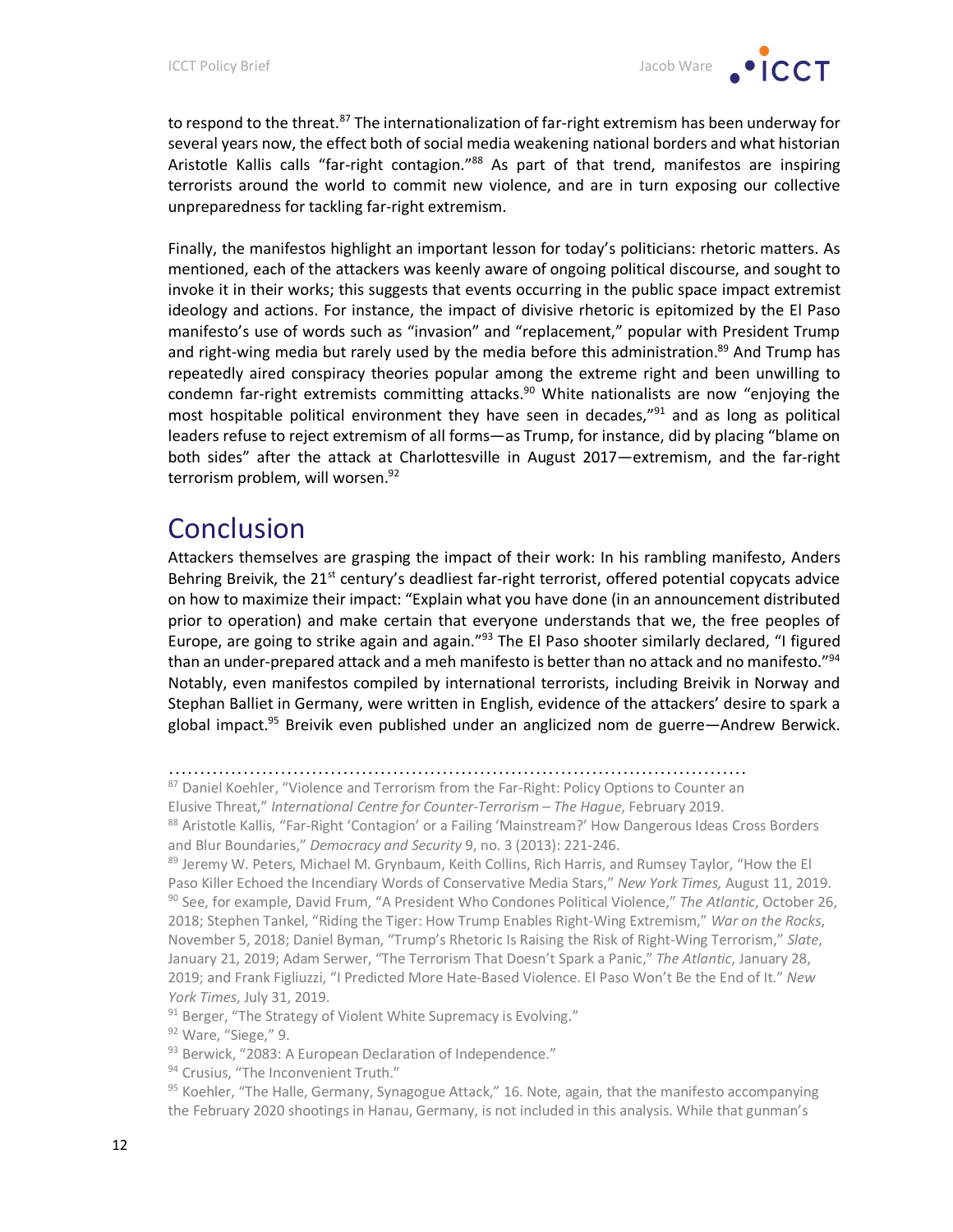

Terrorists of other ideologies, noticing the success of their far-right counterparts in publicizing their acts, have also begun to pen manifestos. The Saudi gunman who murdered three at Naval Air Station Pensacola in Florida in December 2019 posted an anti-American screed on Twitter before the attack,<sup>96</sup> whilst police investigating the Black Hebrew Israelite-linked shooting in Jersey City, New Jersey the following week also found a written justification. $97$ 

As mentioned, future studies should assess the manifestos for other themes—including antifeminism and feelings of security. Future studies should assess similar manifestos perpetrated by terrorists situated on the extreme right but not in the white supremacist and neo-Nazi mold, including anti-government screeds accompanying the aforementioned attacks in Austin, Texas, and Las Vegas, Nevada. Manifestos should also be assessed for cross-ideological inspiration. Brenton Tarrant and Patrick Crusius, for instance, both displayed strands of environmental extremism in their ideologies, Tarrant calling himself an "eco-fascist" and Crusius declaring that "the decimation of the environment is creating a massive burden for future generations."<sup>98</sup> Were they also inspired by texts professing far-left views on the environment? Research by Ramon Spaaij has highlighted the role that personal grievances can play in lone actor terrorism, that "lone wolf terrorists tend to create their own ideologies that combine personal frustrations and aversion with broader political, social, or religious aims."<sup>99</sup> We do not currently know why some extremists are mobilized to violence and the role that manifestos play in that process, and a better indication of the personal factors that might push an individual towards far-right views, violence, and the desire to share written testament would strengthen our chances of intercepting radicalization and preventing future attacks. And, finally, a broader discussion is needed on the merits and drawbacks of internet censorship, particularly regarding the sites and servers which have typically hosted these manifestos. Academics need to contribute to that dialogue, assessing past experiences, best practices, and risks that need to be managed.

The far-right manifestos published by Crusius and his predecessors represent a rising trend in the terrorism world. Not only do terrorists want to cause carnage; in the words of Arie Perliger, "they want the world to know why they did it."<sup>100</sup> Right-wing extremists have now killed more Americans since  $9/11$  than Islamist extremists,<sup>101</sup> yet have recently received less than two percent of the attention of terrorism academics.<sup>102</sup> More attention and research into the threat is urgently needed. If not, we risk allowing new innovations to take hold; for instance, Tarrant's live-streamed attack, already copied in Poway and Germany, might become the next new model.

…………………………………………………………………………………

manifesto was not in English, he did post videos in English seeking to explain his ideology and justify his attacks. See Hume, "'Not a Classical Neo-Nazi.'"

<sup>96</sup> Brendan Farrington and Mike Balsamo, "Saudi gunman tweeted against US before naval base shooting," *Associated Press*, December 8, 2019.

<sup>97</sup> Michael Gold and Ali Watkins, "Jersey City Shooting: Suspect Linked to Black Hebrew Israelite Group," *New York Times*, December 11, 2019.

<sup>98</sup> Crusius, "The Inconvenient Truth."

<sup>99</sup> Ramón Spaaij, "The Enigma of Lone Wolf Terrorism: An Assessment," *Studies in Conflict and Terrorism* 33, no. 9 (2010): 866.

<sup>&</sup>lt;sup>100</sup> Perliger, "From across the globe to El Paso."

<sup>101</sup> Daniel Byman, "Right-Wingers Are America's Deadliest Terrorists," *Slate*, August 5, 2019.

<sup>102</sup> Bart Schuurman, "Topics in terrorism research: reviewing trends and gaps, 2007-2016," *Critical Studies on Terrorism* 12, no. 3 (2019): 470.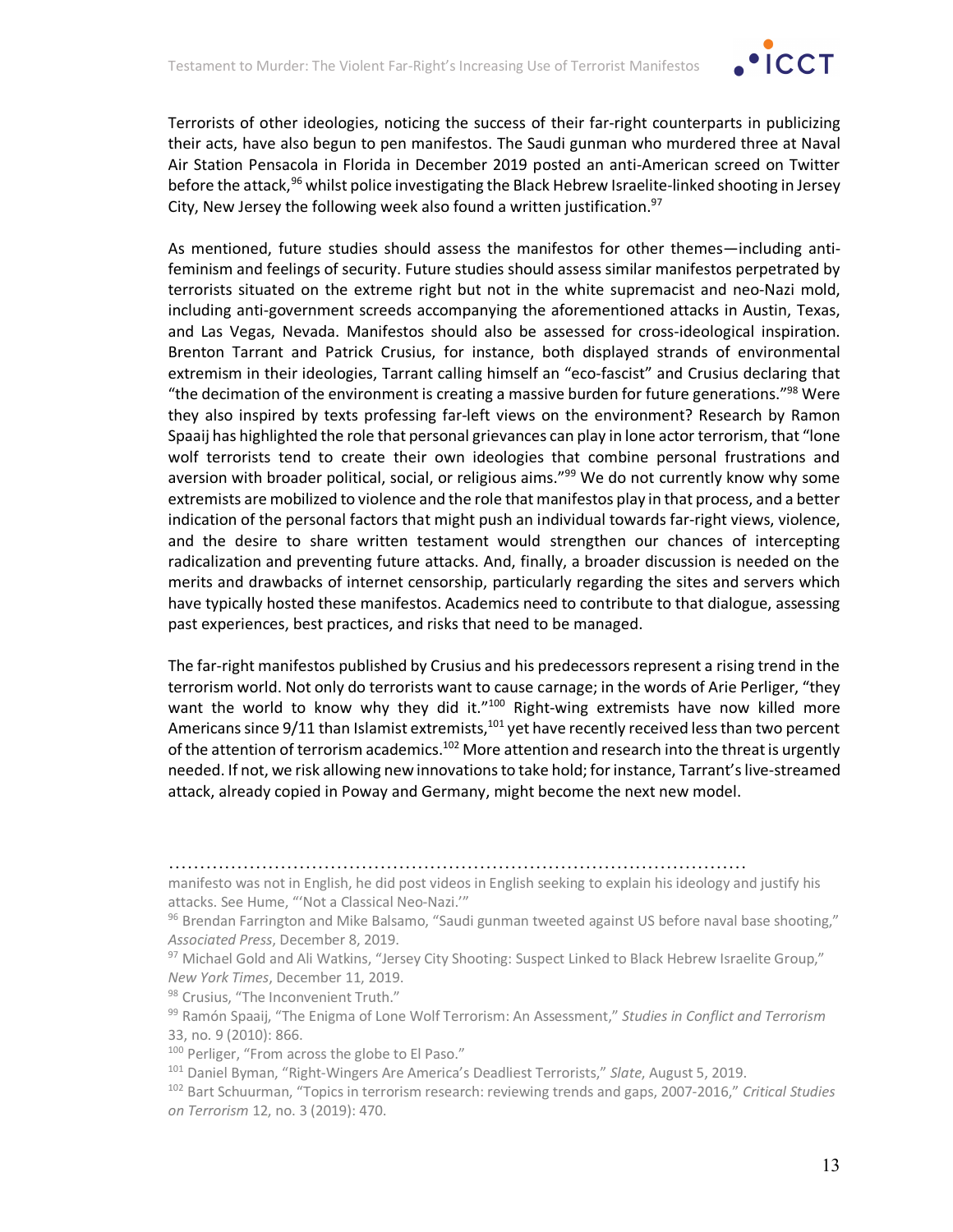

Social media-hosted far-right manifestos mark a major new innovation on the terrorism stage. It's time we pay attention.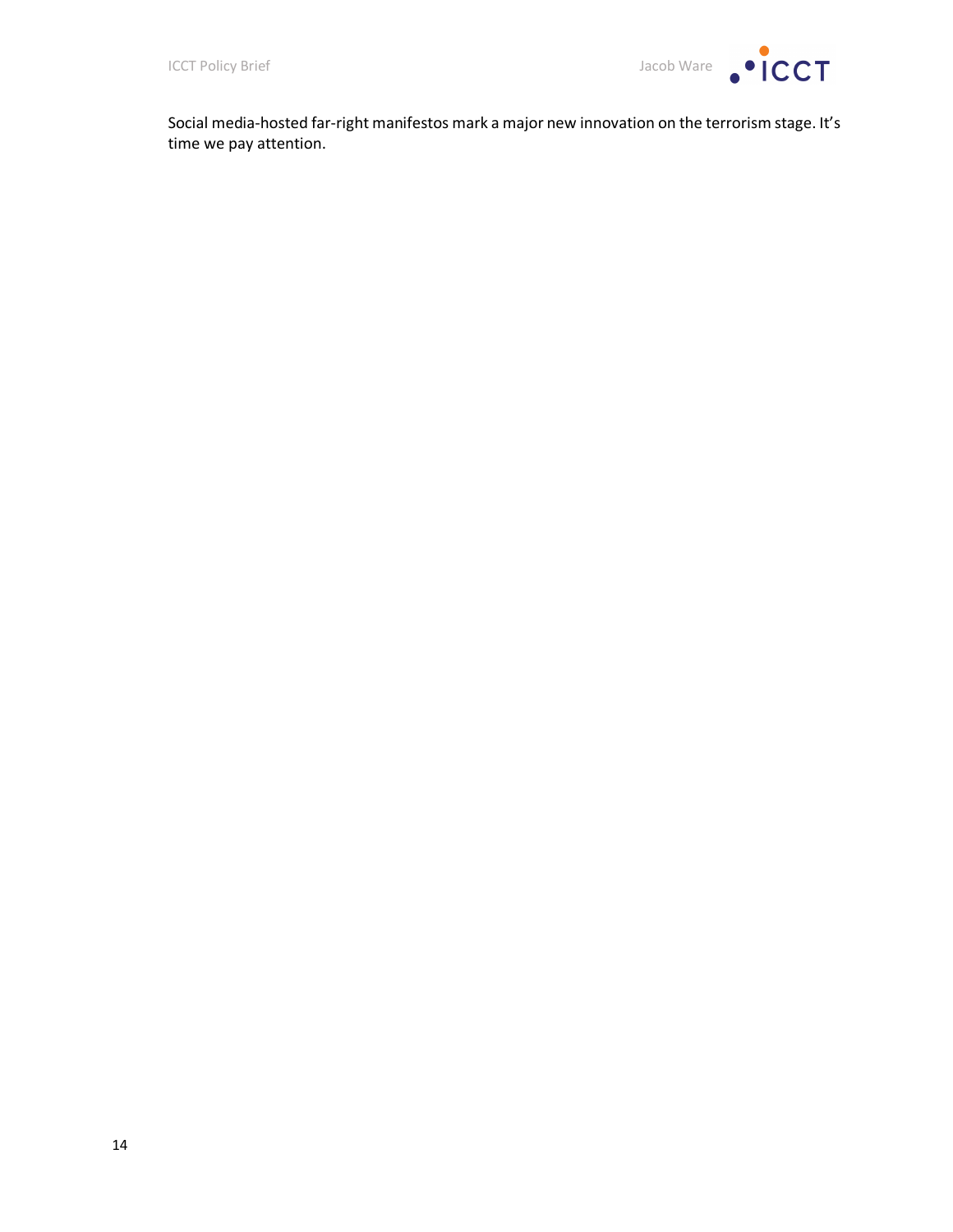

# Bibliography

"American Racists Work to Spread 'Identitarian' Ideology," *Southern Poverty Law Center*, October 12, 2015.

"New Zealand terror suspect wrote Italian shooter's name on his gun," *The Local Italy*, March 15, 2019.

"Strategic Framework for Countering Terrorism and Targeted Violence," *Department of Homeland Security*, September 2019.

"When Women are the Enemy: The Intersection of Misogyny and White Supremacy," *Anti-Defamation League*, 2018.

Ariza, Cristina, "Are we witnessing the rise of a new terrorist trend?" *openDemocracy*, November 5, 2019.

Arsenault, Elizabeth Grimm, and Joseph Stabile, "Confronting Russia's Role in Transnational White Supremacist Extremism," *Just Security*, February 6, 2020.

Barnes, Luke, "With each new attack, far-right extremists' manifestos are being 'memeticized,'" *ThinkProgress*, April 30, 2019.

Barnett, Brett A., "20 Years Later: A Look Back at the Unabomber Manifesto," *Perspectives on Terrorism* 9, no. 6 (2015): 60-71.

Beckett, Lois, and Jason Wilson, "'White power ideology': why El Paso is part of a growing global threat," *Guardian*, August 5, 2019.

Berger, J.M., "The Dangerous Spread of Extremist Manifestos," *The Atlantic*, February 26, 2019.

Berger, J.M., "The Strategy of Violent White Supremacy is Evolving," *The Atlantic*, August 7, 2019.

Berger, J.M., "The Turner Legacy: The Storied Origins and Enduring Impact of White Nationalism's Deadly Bible," *International Centre for Counter-Terrorism – The Hague*, September 2016.

Berwick, Andrew, "2083: A European Declaration of Independence," 2011.

Betus, Allison, Erin Kearns, and Anthony Lemieux, "'Terrorism' or 'Mental Illness?': Factors that Impact How Media Label Terrorist Attacks," (2019).

Beutel, Alejandro, "The New Zealand Terrorist's Manifesto: A look at some of the key narratives, beliefs and tropes," *START UMD,* April 30, 2019.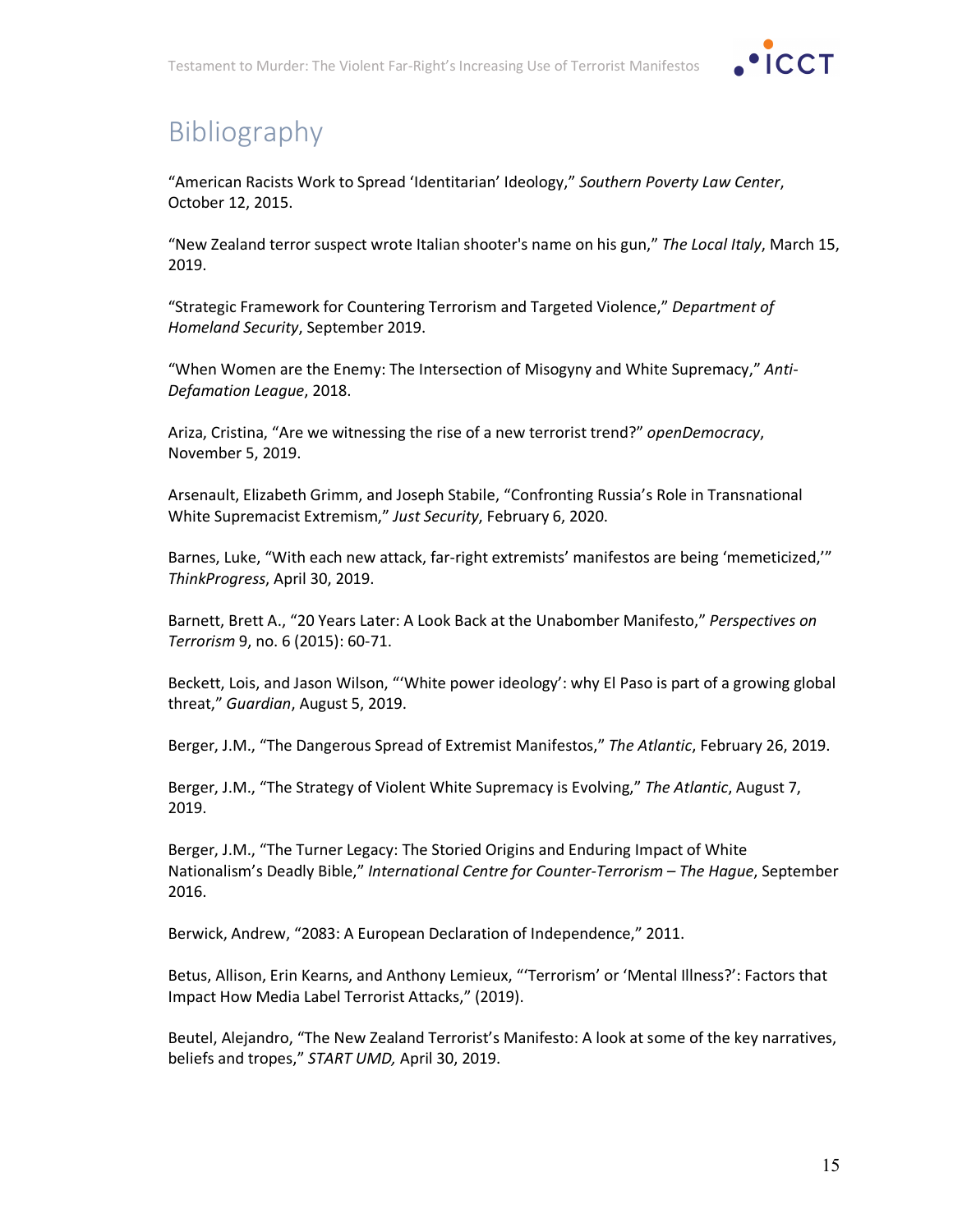

Burke, Jason, "Norway mosque attack suspect 'inspired by Christchurch and El Paso shootings,'" *Guardian*, August 11, 2019.

Byman, Daniel, "How to Create a Terrorism Designation Process Useful to Technology Companies," *Lawfare,* August 5, 2019.

Byman, Daniel, "Right-Wingers Are America's Deadliest Terrorists," *Slate*, August 5, 2019.

Byman, Daniel, "Trump's Rhetoric Is Raising the Risk of Right-Wing Terrorism," *Slate*, January 21, 2019.

Cai, Weiyi and Simone Landon, "Attacks by White Extremists Are Growing. So Are Their Connections." *New York Times*, April 3, 2019.

Chebrolu, Rishi, "The racial lens of Dylann Roof: racial anxiety and white nationalist rhetoric on new media," *Review of Communication* 20, no. 1 (2020): 47-68.

Coaston, Jane, "The New Zealand shooter's manifesto shows how white nationalist rhetoric spreads," *Vox*, March 18, 2019.

Collins, Amy, "If the Shoe Fits: Designating Foreign White Supremacy Extremist Groups," *War on the Rocks*, February 4, 2020.

Cooter, Amy Beth, "Neo-Nazi Normalization: The Skinhead Movement and Integration into Normative Structures," *Sociological Inquiry* 76, no. 2 (2006): 145-165.

Crenshaw, Martha, "The Logic of Terrorism: Terrorist Behavior as a Product of Strategic Choice," in Walter Reich (ed), *Origins of Terrorism* (Washington: Woodrow Wilson Center Press, 1998), 7- 24.

Crusius, Patrick "The Inconvenient Truth," August 2019.

Davey, Jacob, and Julia Ebner, "The Great Replacement: The Violent Consequences of Mainstreamed Extremism," *Institute for Strategic Dialogue*, 2019.

Dearden, Lizzie, "Revered as a saint by online extremists, how Christchurch shooter inspired copycat terrorists around the world," *The Independent*, August 24, 2019.

Earnest, John, "An open letter," April 2019.

Evans, Robert, "The El Paso Shooting and the Gamification of Terror," *BellingCat*, August 4, 2019.

Farrington, Brendan, and Mike Balsamo, "Saudi gunman tweeted against US before naval base shooting," *Associated Press*, December 8, 2019.

Figliuzzi, Frank, "I Predicted More Hate-Based Violence. El Paso Won't Be the End of It." *New York Times*, July 31, 2019.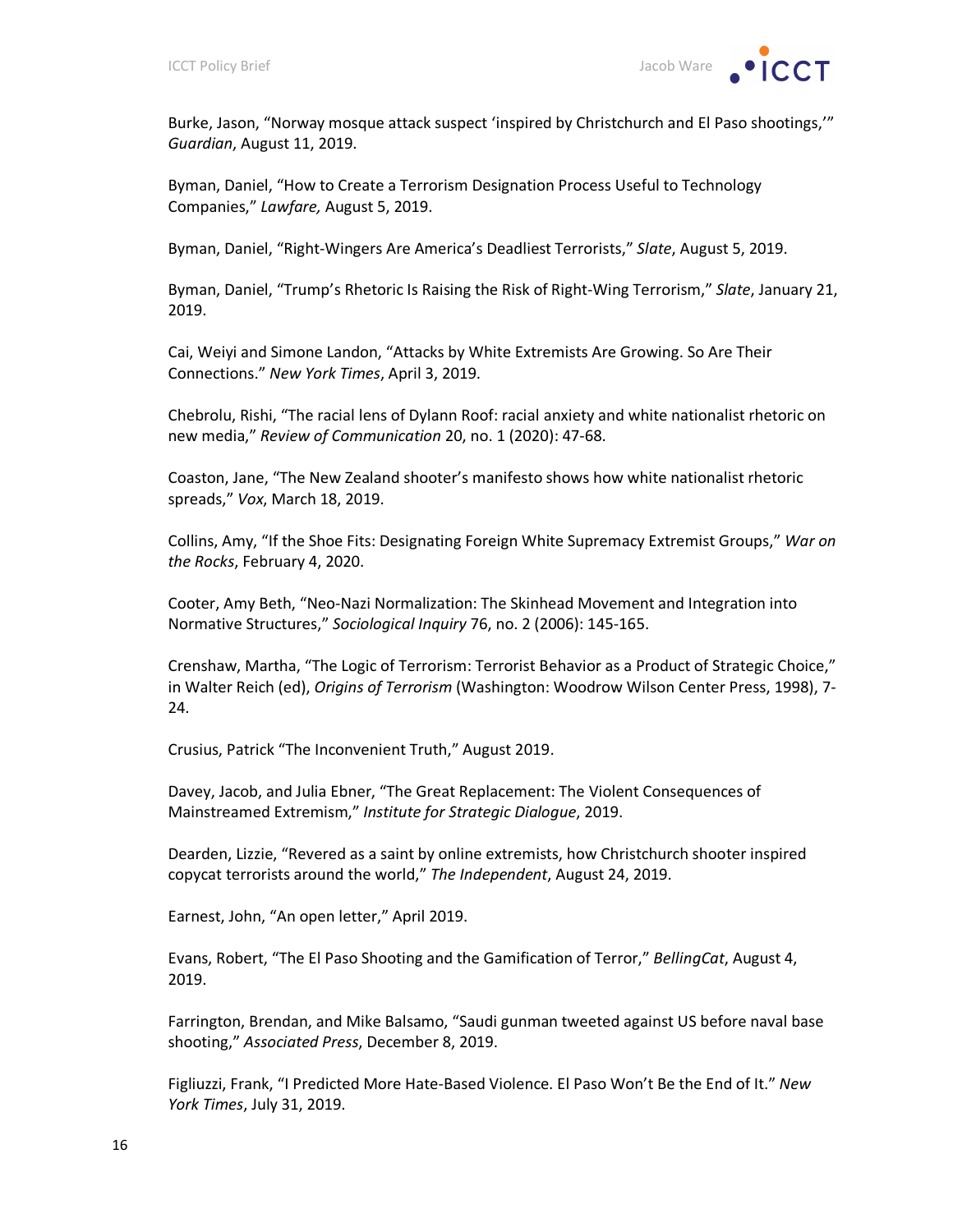

Frum, David, "A President Who Condones Political Violence," *The Atlantic*, October 26, 2018.

Gardell, Mattias, "Crusader Dreams: Oslo 22/7, Islamophobia, and the Quest for a Monocultural Europe," *Terrorism and Political Violence* 26, no. 1 (2014): 129-155.

Geltzer, Joshua A., Mary B. McCord, and Nicholas Rasmussen, "The Christchurch Shooting: Domestic Terrorism Goes International," *Lawfare*, March 19, 2019.

Glaser, April, "8chan Is a Normal Part of Mass Shootings Now," *Slate*, August 4, 2019.

Gold, Michael, and Ali Watkins, "Jersey City Shooting: Suspect Linked to Black Hebrew Israelite Group," *New York Times*, December 11, 2019.

Halla, Martin, Alexander F. Wagner, and Josef Zweimüller, "Immigration and Voting for the Far Right," *Journal of the European Economic Association* 15, no. 6 (December 2017): 1341-1385.

Hankes, Keegan, and Alex Amend, "The Alt-Right is Killing People," *Southern Poverty Law Center*, February 5, 2018.

Harrison, Sarah, "Decoding Manifestos and Other Political Texts: The Case of Extreme-Right Ideology," in Michael Bruter and Martin Lodge (eds), *Political Science Research Methods in Action* (London: Palgrave Macmillan, 2013), 47-63.

Harwell, Drew, "Three mass shootings this year began with a hateful screed on 8chan. Its founder calls it a terrorist refuge in plain sight." *Washington Post*, August 4, 2019.

Hoffman, Bruce, "Back to the Future: The Return of Violent Far-Right Terrorism in the Age of Lone Wolves," *War on the Rocks*, April 2, 2019.

Hoffman, Bruce, *Inside Terrorism 3rd ed.* (New York: Columbia Press, 2017).

Hoffman, Bruce, and Jacob Ware, "Is 3-D Printing the Future of Terrorism?" *Wall Street Journal*, October 25, 2019.

Hume, Tim, "'Not a Classical Neo-Nazi': What We Know About the German Hookah Bar Terrorist," Vice, February 20, 2020.

Ingram, David, Brandy Zadrozny, and Corky Siemaszko, "Gilroy Garlic Festival gunman referred to 'Might is Right' manifesto before shooting," *NBC News*, July 29, 2019.

Jipson, Art, and Paul J. Becker, "White nationalism, born in the USA, is now a global terror threat," *The Conversation*, March 19, 2019.

Jones, Seth, "The New Zealand Attack and the Global Challenge of Far-Right Extremism," *Center for Strategic and International Studies*, March 15, 2019.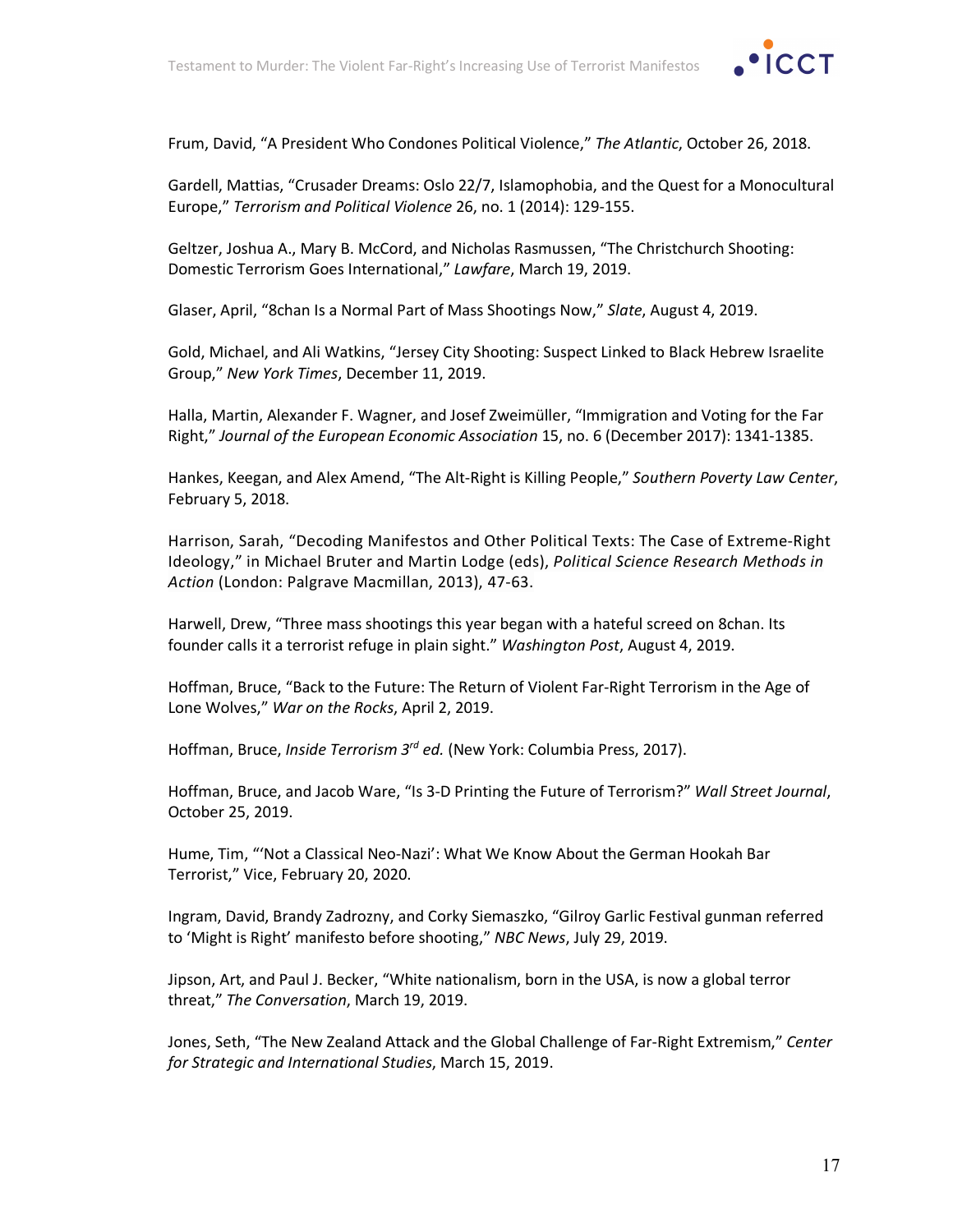Kaati, Lisa, Amendra Shrestha, and Katie Cohen, "Linguistic analysis of lone offender manifestos," Paper presented at 2016 IEEE International Conference on Cybercrime and Computer Forensic (ICCCF), Vancouver, British Columbia, Canada (2016).

Kallis, Aristotle, "Far-Right 'Contagion' or a Failing 'Mainstream?' How Dangerous Ideas Cross Borders and Blur Boundaries," *Democracy and Security* 9, no. 3 (2013): 221-246.

Karapin, Roger, "Far-Right Parties and the Construction of Immigration Issues in Germany," in Martin Schain, Aristide Zolberg, and Patrick Hossay (eds), *Shadows over Europe: The Development and Impact of the Extreme Right in Western Europe* (New York: Palgrave Macmillan, 2002), 187-219.

Koch, Ariel, "The New Crusaders: Contemporary Extreme Right Symbolism and Rhetoric," *Perspectives on Terrorism* 11, no. 5 (2017): 13-24.

Koehler, Daniel, "The Halle, Germany, Synagogue Attack and the Evolution of the Far-Right Terror Threat," *CTC Sentinel* 12, no. 11 (December 2019).

Koehler, Daniel, "Violence and Terrorism from the Far-Right: Policy Options to Counter an Elusive Threat," *International Centre for Counter-Terrorism – The Hague*, February 2019.

Koplowitz, Howard, "Read Las Vegas Shooter Jerad Miller's Anti-Government Manifesto," *International Business Times*, June 9, 2014.

Lewis, Helen, "To Learn About the Far Right, Start With the 'Manosphere,'" *The Atlantic*, August 7, 2019.

Lewis, Jon, and Seamus Hughes, "Our laws have a problem calling domestic terrorism what it is," *The Hill*, February 6, 2020.

Macklin, Graham, "The Christchurch Attacks: Livestream Terror in the Viral Video Age," *CTC Sentinel* 12, no. 6 (July 2019).

Macklin, Graham, "The El Paso Terrorist Attack: The Chain Reaction of Global Right-Wing Terror," *CTC Sentinel* 12, no. 11 (December 2019).

Marantz, Andrew, "The Poway Synagogue Shooting Follows an Unsettling New Script," *New Yorker*, April 29, 2019.

McAlexander, Richard J., "How Are Immigration and Terrorism Related? An Analysis of Right-and Left-Wing Terrorism in Western Europe, 1980–2004," *Journal of Global Security Studies* 5, no. 1 (2020): 179-195.

McCord, Mary B., and Jason M. Blazakis, "A Road Map for Congress to Address Domestic Terrorism," *Lawfare*, February 27, 2019.

Miller, Michael E., "Hunting black men to start a 'race war,'" *Washington Post*, December 27, 2019.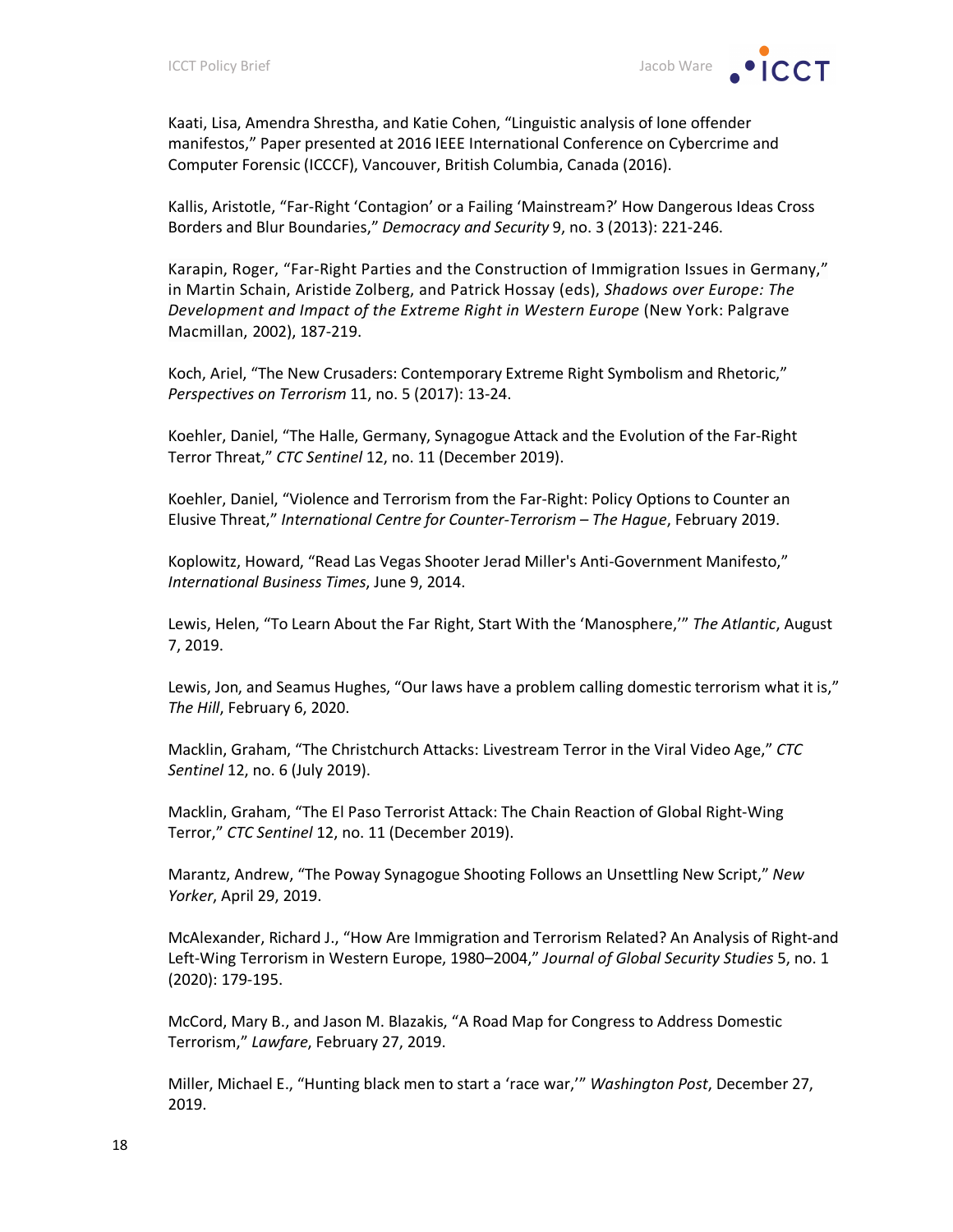

Mudde, Cas, *The Far Right Today* (Cambridge: Polity Press, 2019).

Neiwert, David, *Alt-America: The Rise of the Radical Right in the Age of Trump* (New York: Verso, 2017), 181.

Owen, Tess, "How the Germany Synagogue Shooter's Manifesto Follows the Far-Right Playbook," *Vice*, October 10, 2019.

Paul, Kari, "8chan: ex-users of far-right site flock to new homes across internet," *Guardian*, August 8, 2019.

Perliger, Arie, "From across the globe to El Paso, changes in the language of the far-right explain its current violence," *The Conversation*, August 6, 2019.

Peters, Jeremy W., Michael M. Grynbaum, Keith Collins, Rich Harris, and Rumsey Taylor, "How the El Paso Killer Echoed the Incendiary Words of Conservative Media Stars," *New York Times,* August 11, 2019.

Robbins, James S., "El Paso shooting: Extremist manifestos key to understanding, stopping political violence," *USA Today*, August 7, 2019.

Roof, Dylann, "rtf88," June 2015.

Roose, Kevin, "A Mass Murder of, and for, the Internet," *New York Times*, March 15, 2019.

Roose, Kevin, "'Shut the Site Down,' Says the Creator of 8chan, a Megaphone for Gunmen," *New York Times*, August 4, 2019.

Rose, Max, and Ali H. Soufan, "We Once Fought Jihadists. Now We Battle White Supremacists." *New York Times*, February 11, 2020

Sandberg, Sveinung, "Are self-narratives strategic or determined, unified or fragmented? Reading Breivik's manifesto in light of narrative criminology," *Acta Sociologica* 56, no. 1 (February 2013): 69-83.

Sandberg, Sveinung, "Terrorism as Cultural Bricolage: The Case of Anders Behring Breivik," in Daniel Ziegler, Marco Gerster, and Steffen Krämer (eds), *Framing Excessive Violence: Discourse and Dynamics* (London: Palgrave Macmillan, 2015), 177-196.

Schuurman, Bart, "Topics in terrorism research: reviewing trends and gaps, 2007-2016," *Critical Studies on Terrorism* 12, no. 3 (2019).

Seierstad, Åsne, *One of Us: The Story of Anders Breivik and the Massacre in Norway* (New York: FSG, 2015).

Serwer, Adam, "The Terrorism That Doesn't Spark a Panic," *The Atlantic*, January 28, 2019.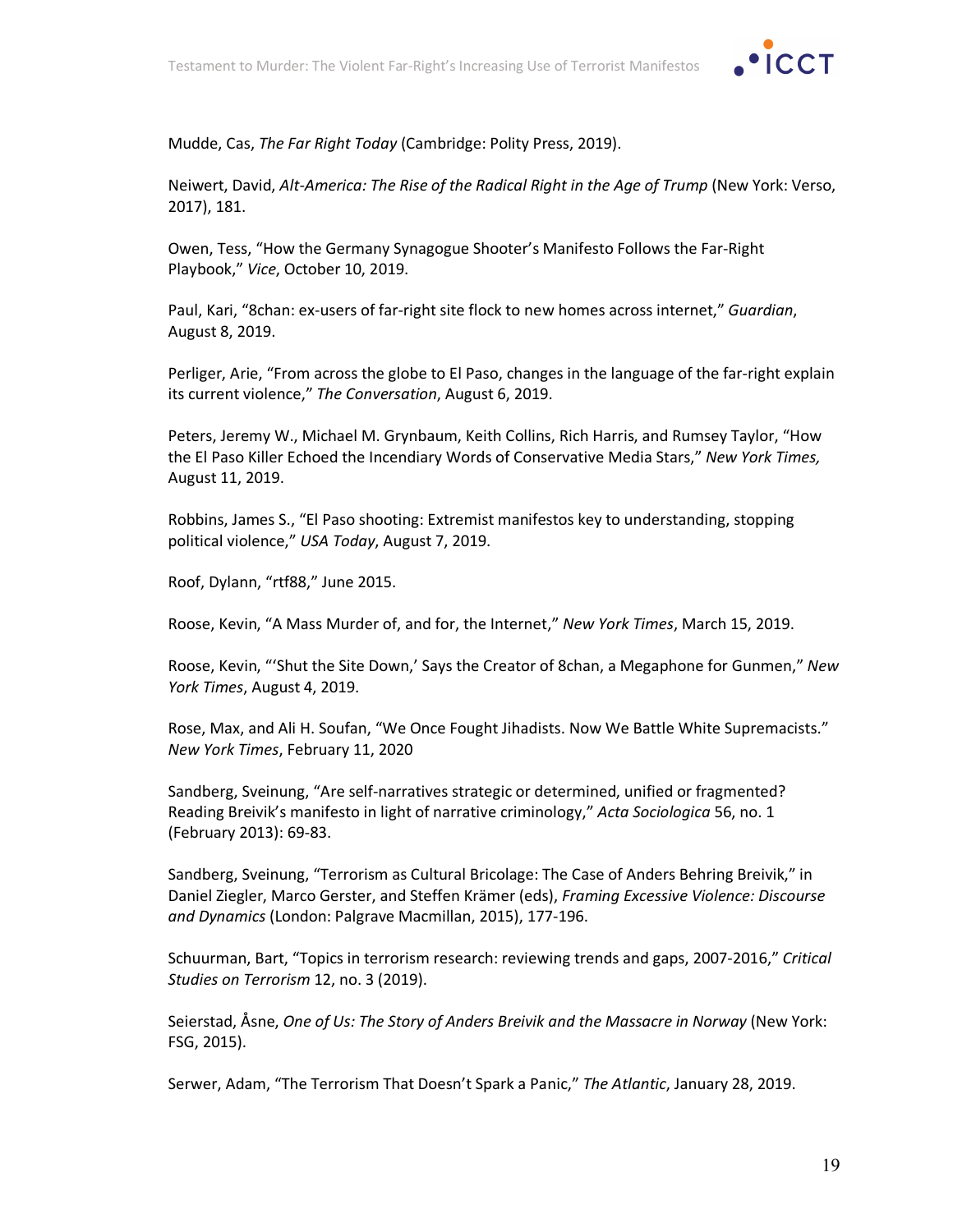

Simi, Pete, and Robert Futrell, *American Swastika: Inside the White Power Movement's Hidden Spaces of Hate* (Lanham, MD: Rowman & Littlefield, 2015).

Spaaij, Ramón, "The Enigma of Lone Wolf Terrorism: An Assessment," *Studies in Conflict and Terrorism* 33, no. 9 (2010): 854-870.

Stanley-Becker, Isaac, "'They hate white males': A Norwegian mass murderer inspired the Coast Guard officer accused of plotting terror, feds say," *Washington Post*, February 21, 2019.

Stott, Paul, "The White Wolves: The Terrorist Manifesto That Wasn't?" *Perspectives on Terrorism* 13, no. 4 (August 2019): 56-62.

Tankel, Stephen, "Riding the Tiger: How Trump Enables Right-Wing Extremism," *War on the Rocks*, November 5, 2018.

Tarrant, Brenton, "The Great Replacement: Towards a New Society," March 2019.

TSC, "IntelBrief: The Transnational Network That Nobody Is Talking About," *The Soufan Group*, March 22, 2019.

TSC, "White Supremacy Extremism: The Transnational Rise of the Violent White Supremacist Movement," *The Soufan Center*, September 2019.

Underhill, William, "Anders Breivik's Manifesto Echoes Loudly in Britain," *Daily Beast*, July 25, 2011.

Ware, Jacob, "Siege: The Atomwaffen Division and Rising Far-Right Terrorism in the United States," *International Centre for Counter-Terrorism – The Hague*, July 2019.

Weisenthal, Joe, "The Insane Manifesto Of Austin Texas Crash Pilot Joseph Andrew Stack," *Business Insider*, February 18, 2010.

Wilson, Jason, "Revealed: the true identity of the leader of an American neo-Nazi terror group," *Guardian*, January 23, 2020.

Wollenberg, Daniel, "The new knighthood: Terrorism and the medieval," Postmedieval 5 (2014): 21–33.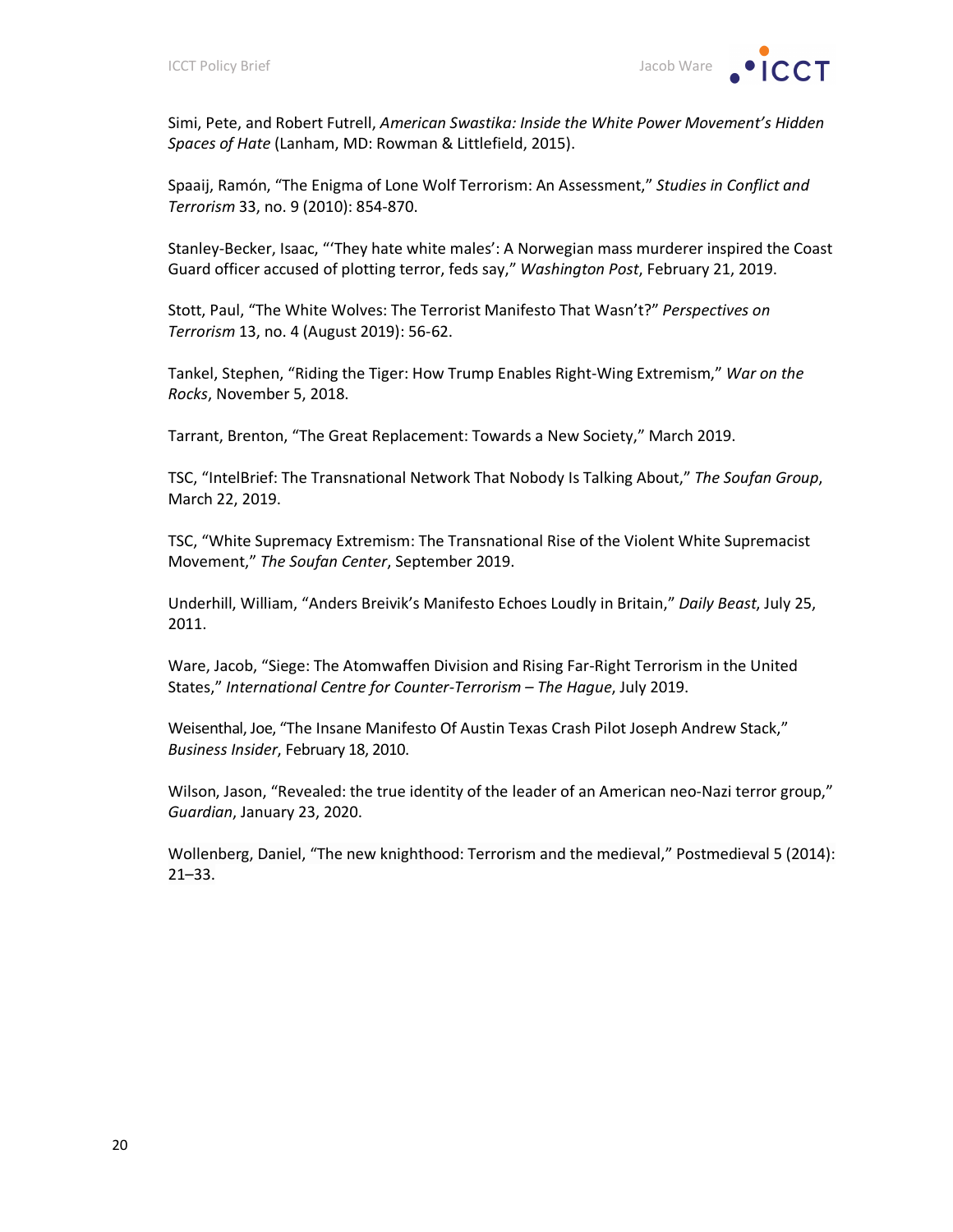

## About the Authors

#### Jacob Ware

Jacob Ware holds an MA in Security Studies from Georgetown University's Walsh School of Foreign Service. He also holds an MA (Hons) in International Relations and Modern History from the University of St Andrews.